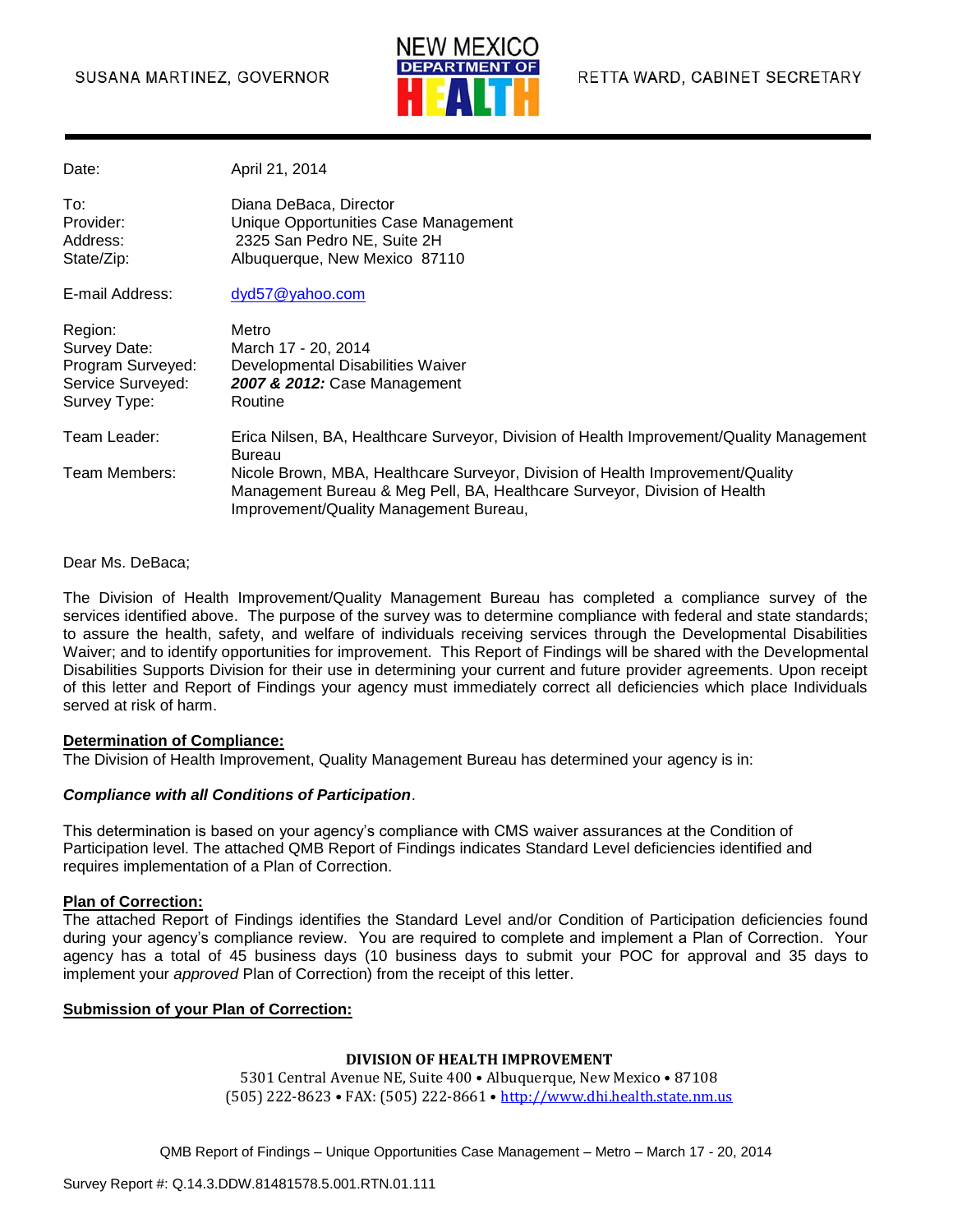Please submit your agency's Plan of Correction in the space on the two right columns of the Report of Findings. *(See attachment "A" for additional guidance in completing the Plan of Correction)*.

Within 10 business days of receipt of this letter your agency Plan of Correction must be submitted to the parties below:

#### **1. Quality Management Bureau, Attention: Plan of Correction Coordinator 5301 Central Ave. NE Suite 400 Albuquerque, NM 87108**

#### **2. Developmental Disabilities Supports Division Regional Office for region of service surveyed**

Upon notification from QMB that your *Plan of Correction has been approved*, you must implement all remedies and corrective actions to come into compliance. If your Plan of Correction is denied, you must resubmit a revised plan as soon as possible for approval, as your POC approval and all remedies must be completed within 45 business days of the receipt of this letter.

Failure to submit your POC within the allotted 10 business days or complete and implement your Plan of Correction within the total 45 business days allowed may result in the imposition of a \$200 per day Civil Monetary Penalty until it is received, completed and/or implemented.

#### **Request for Informal Reconsideration of Findings (IRF):**

If you disagree with a finding of deficient practice, you have 10 business days upon receipt of this notice to request an IRF. Submit your request for an IRF in writing to:

> QMB Deputy Bureau Chief 5301 Central Ave NE Suite #400 Albuquerque, NM 87108 Attention: IRF request

See Attachment "C" for additional guidance in completing the request for Informal Reconsideration of Findings. The request for an IRF will not delay the implementation of your Plan of Correction which must be completed within 45 total business days (10 business days to submit your POC for approval and 35 days to implement your *approved* Plan of Correction). Providers may not appeal the nature or interpretation of the standard or regulation, the team composition or sampling methodology. If the IRF approves the modification or removal of a finding, you will be advised of any changes.

Please call the Plan of Correction Coordinator at 505-231-7436 if you have questions about the Report of Findings or Plan of Correction. Thank you for your cooperation and for the work you perform.

Sincerely,

Erica Nilsen, BA

Erica Nilsen, BA Team Lead/Healthcare Surveyor Division of Health Improvement Quality Management Bureau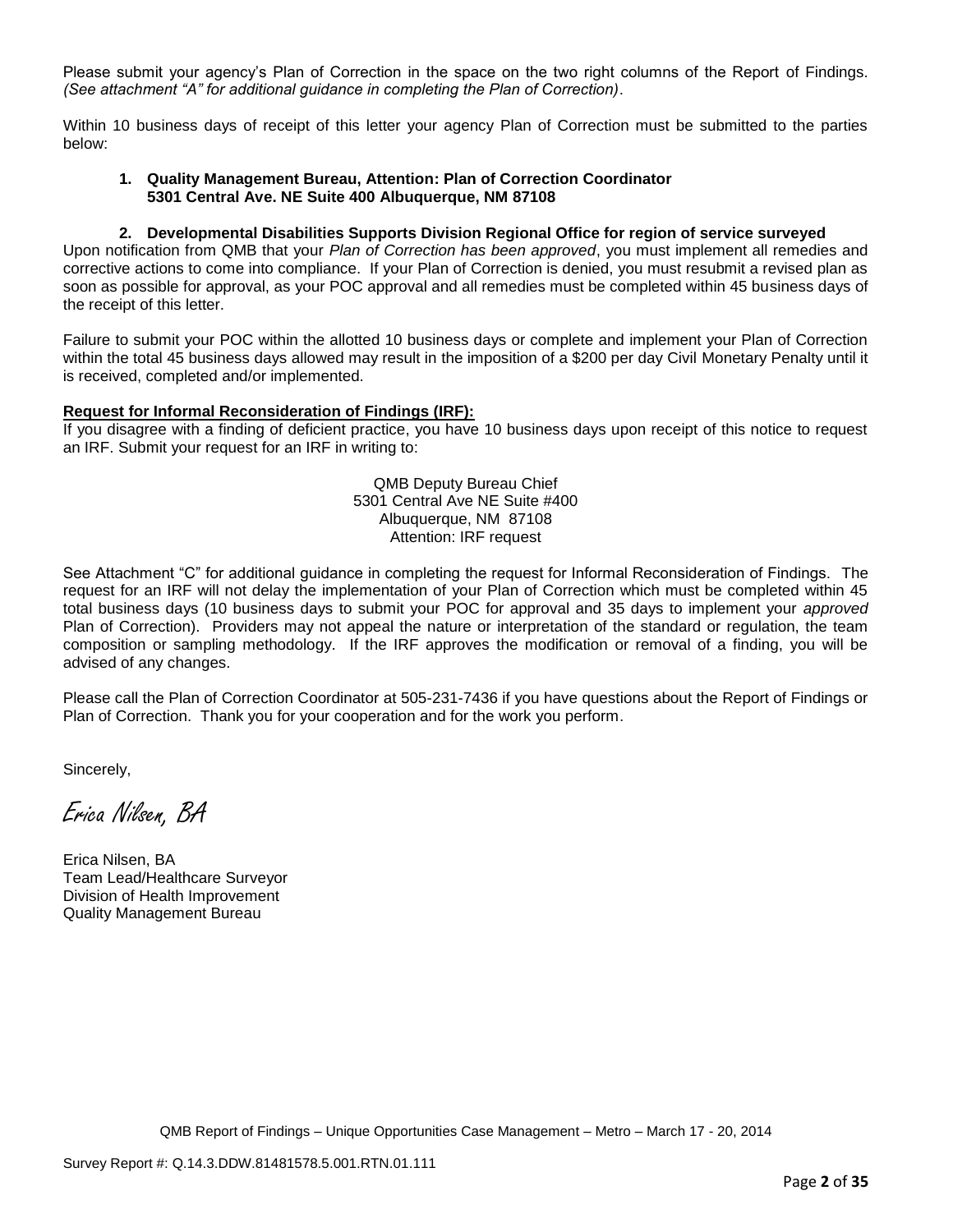| <b>Survey Process Employed:</b>     |                        |                                                                                                                                |
|-------------------------------------|------------------------|--------------------------------------------------------------------------------------------------------------------------------|
| Entrance Conference Date:           | March 17, 2014         |                                                                                                                                |
| Present:                            | Diana DeBaca, Director | <b>Unique Opportunities Case Management</b>                                                                                    |
|                                     | <b>DOH/DHI/QMB</b>     | Erica Nilsen, BA, Team Lead/Healthcare Surveyor<br>Nicole Brown, MBA, Healthcare Surveyor<br>Meg Pell, BA, Healthcare Surveyor |
| <b>Exit Conference Date:</b>        | March 19, 2014         |                                                                                                                                |
| Present:                            | Diana DeBaca, Director | <b>Unique Opportunities Case Management</b>                                                                                    |
|                                     | <b>DOH/DHI/QMB</b>     | Erica Nilsen, BA, Team Lead/Healthcare Surveyor<br>Nicole Brown, MBA, Healthcare Surveyor<br>Meg Pell, BA, Healthcare Surveyor |
| Administrative Locations Visited    | Number:                | 1                                                                                                                              |
| <b>Total Sample Size</b>            | Number:                | 25<br>2 - Jackson Class Members<br>23 - Non-Jackson Class Members                                                              |
| Persons Served Records Reviewed     | Number:                | 25                                                                                                                             |
| Case Managers Interviewed           | Number:                | $\overline{7}$                                                                                                                 |
| Case Mgt Personnel Records Reviewed | Number:                | $\overline{7}$                                                                                                                 |
|                                     |                        |                                                                                                                                |

#### Administrative Files Reviewed

- Medicaid Billing/Reimbursement Records for all Services Provided
- Accreditation Records
- Individual Medical and Program Case Files, including, but not limited to:
	- o Individual Service Plans
		- o Progress on Identified Outcomes
		- o Healthcare Plans
	- o Medical Emergency Response Plans
	- o Therapy Evaluations and Plans<br>
	o Healthcare Documentation Rega
	- Healthcare Documentation Regarding Appointments and Required Follow-Up
	- o Other Required Health Information
- Internal Incident Management Reports and System Process
- Personnel Files
- Staff Training Records, Including Competency Interviews with Staff
- Agency Policy and Procedure Manual
- Caregiver Criminal History Screening Records
- Consolidated Online Registry/Employee Abuse Registry
- Quality Assurance / Improvement Plan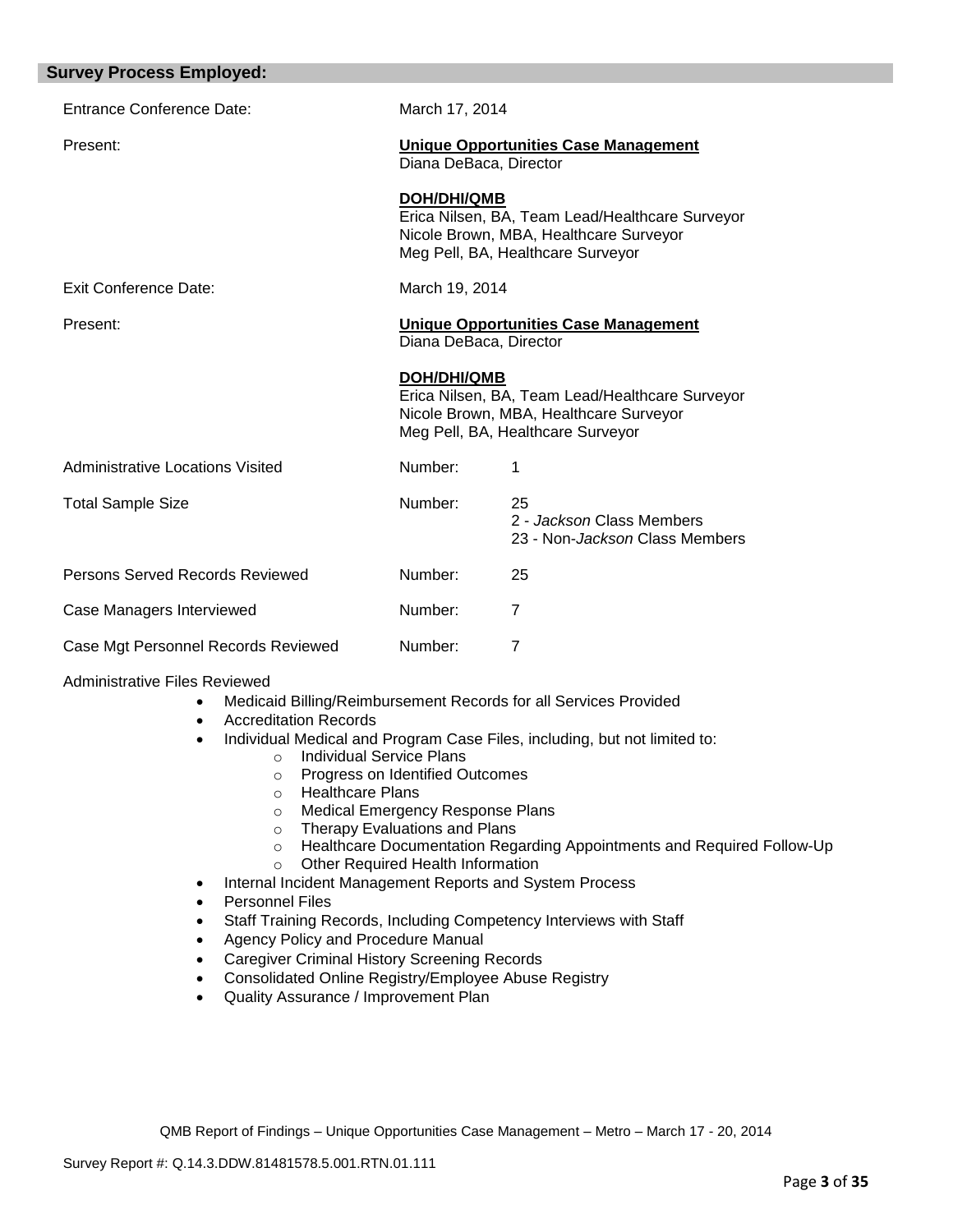- 
- CC: Distribution List: DOH Division of Health Improvement
	- DOH Developmental Disabilities Supports Division
	- DOH Office of Internal Audit
	- HSD Medical Assistance Division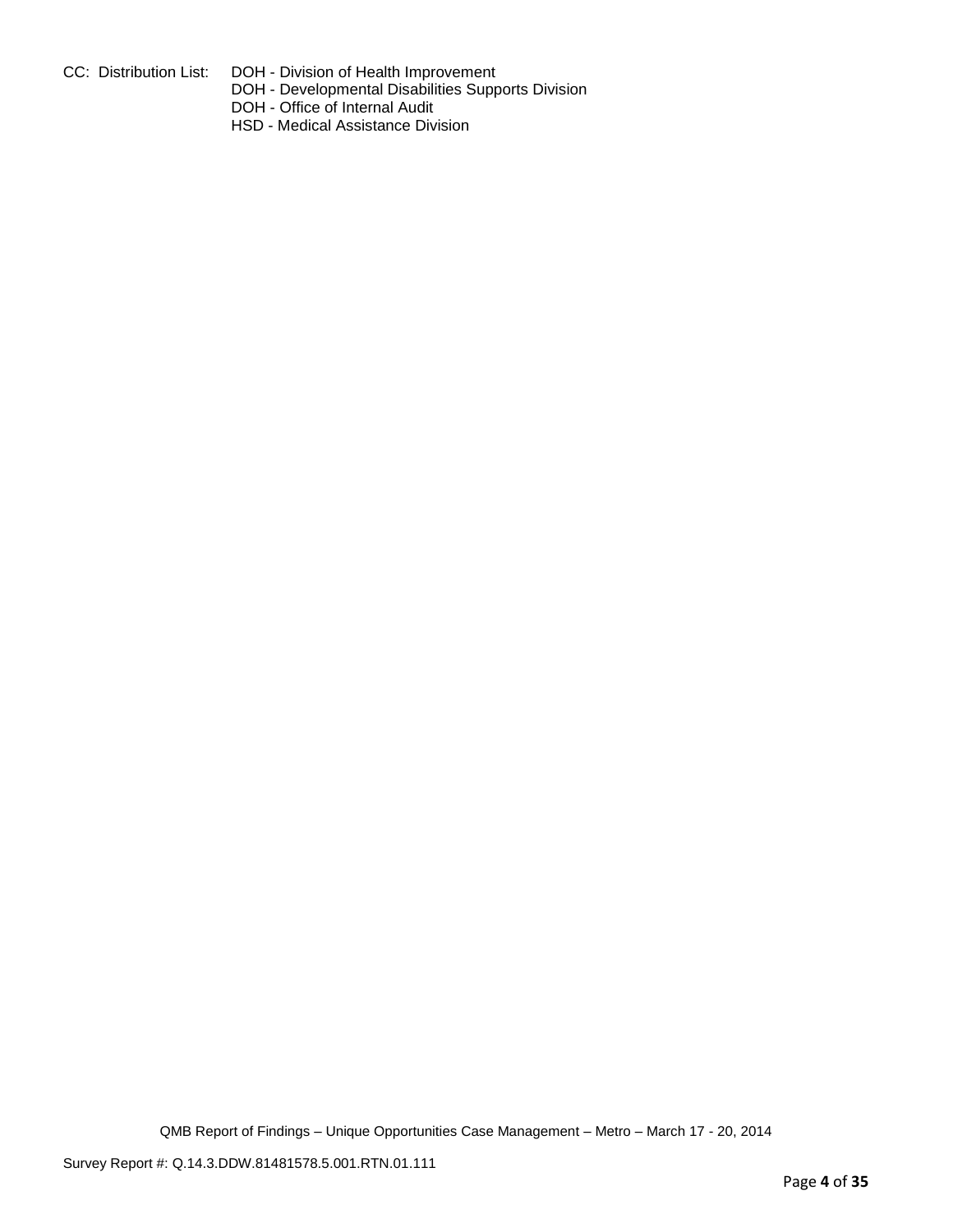# **Attachment A**

# **Provider Instructions for Completing the QMB Plan of Correction (POC) Process**

## *Introduction:*

After a QMB Compliance Survey, your QMB Report of Findings will be sent to you via e-mail.

Each provider must develop and implement a Plan of Correction (POC) that identifies specific quality assurance and quality improvement activities the agency will implement to correct deficiencies and prevent continued deficiencies and non-compliance.

Agencies must submit their Plan of Correction within ten (10) business days from the date you receive the QMB Report of Findings. (Providers who do not submit a POC within 10 business days may be referred to the Internal Review Committee [IRC] for possible actions or sanctions).

Agencies must fully implement their approved Plan of Correction within 45 business days (10 business days to submit your POC for approval and 35 days to implement your approved Plan of Correction) from the date they receive the QMB Report of Findings (Providers who fail to complete a POC within the 45 business days allowed will be referred to the IRC for possible actions or sanctions.)

If you have questions about the Plan of Correction process, call the Plan of Correction Coordinator at 505- 231-7436 or email at **Anthony.Fragua@state.nm.us.** Requests for technical assistance must be requested through your Regional DDSD Office.

The POC process cannot resolve disputes regarding findings. If you wish to dispute a finding on the official Report of Findings, you must file an Informal Reconsideration of Findings (IRF) request within ten (10) business days of receiving your report. Please note that you must still submit a POC for findings that are in question (see Attachment "C").

# *Instructions for Completing Agency POC:*

### *Required Content*

Your Plan of Correction should provide a step-by-step description of the methods to correct each deficient practice to prevent recurrence and information that ensures the regulation cited is in compliance. The remedies noted in your POC are expected to be added to your Agency's required, annual Quality Assurance Plan.

If a deficiency has already been corrected, the plan should state how it was corrected, the completion date (date the correction was accomplished), and how possible recurrence of the deficiency will be prevented.

### *The Plan of Correction must address the six required Center for Medicare and Medicaid Services (CMS) core elements to address each deficiency cited in the Report of Findings:*

- 1. How the specific and realistic corrective action will be accomplished for individuals found to have been affected by the deficient practice.
- 2. How the agency will identify other individuals who have the potential to be affected by the same deficient practice, and how the agency will act to protect individuals in similar situations.
- 3. What QA measures will be put into place or systemic changes made to ensure that the deficient practice will not recur
- 4. Indicate how the agency plans to monitor its performance to make sure that solutions are sustained. The agency must develop a QA plan for ensuring that correction is achieved and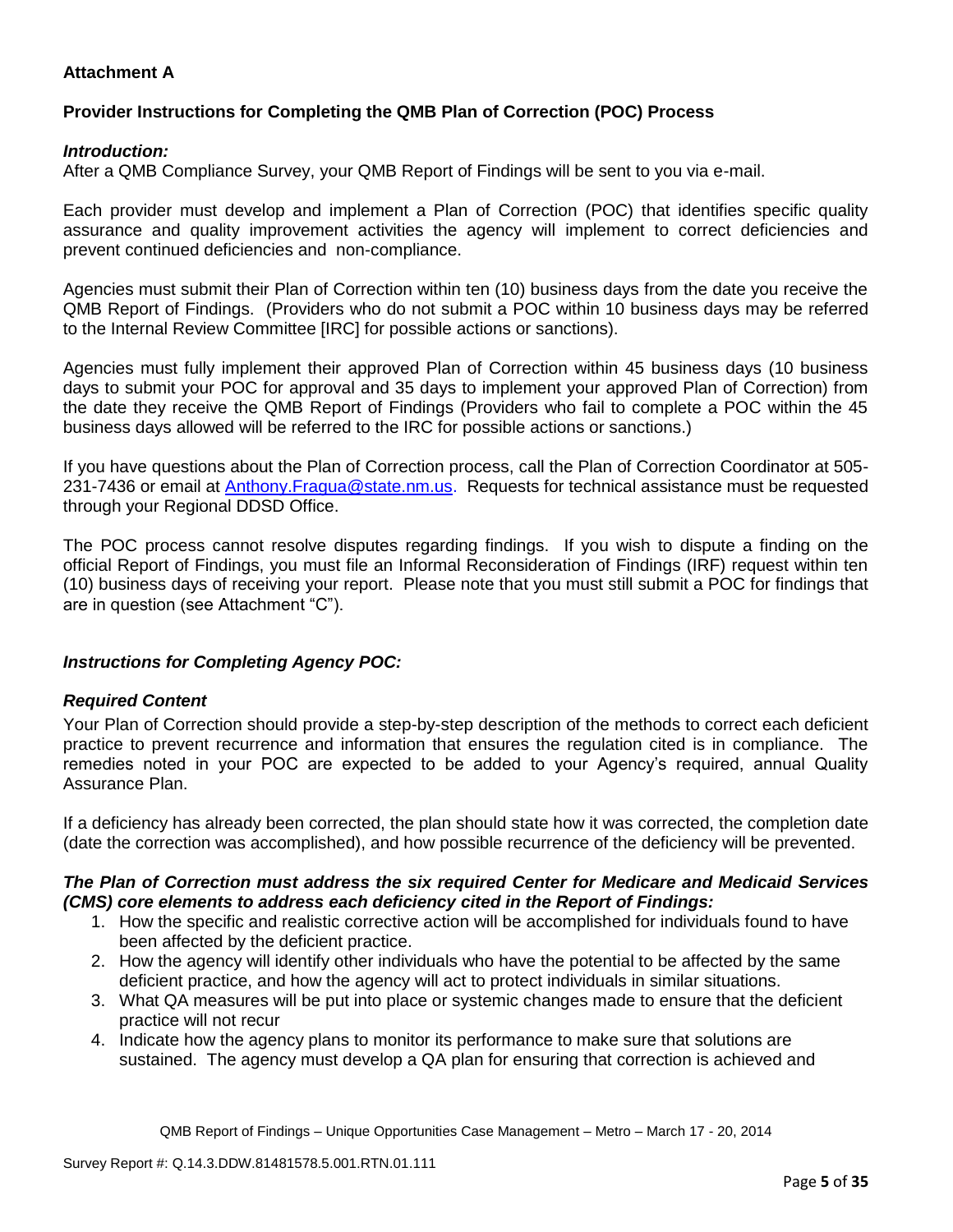sustained. This QA plan must be implemented, and the corrective action evaluated for its effectiveness. The plan of correction is integrated into the agency quality assurance system; and

- 5. Include dates when corrective action will be completed. The corrective action completion dates must be acceptable to the State.
- 6. The POC must be signed and dated by the agency director or other authorized official.

*The following details should be considered when developing your Plan of Correction:*

- Details about how and when Consumer, Personnel and Residential files are audited by Agency personnel to ensure they contain required documents;
- Information about how Medication Administration Records are reviewed to verify they contain all required information before they are distributed, as they are being used, and after they are completed;
- Your processes for ensuring that all staff are trained in Core Competencies, Abuse, Neglect and Exploitation Reporting, and Individual-Specific service requirements, etc;
- How accuracy in Billing/Reimbursement documentation is assured;
- How health, safety is assured;
- For Case Management Providers, how Individual Specific Plans are reviewed to verify they meet requirements, how the timeliness of LOC packet submissions and consumer visits are tracked;
- Your process for gathering, analyzing and responding to Quality data indicators; and,
- Details about Quality Targets in various areas, current status, analyses about why targets were not met, and remedies implemented.

*Note:* **Instruction or in-service of staff alone may not be a sufficient plan of correction.** This is a good first step toward correction, but additional steps should be taken to ensure the deficiency is corrected and will not recur.

# *Completion Dates*

- The plan of correction must include a **completion date** (entered in the far right-hand column) for each finding. Be sure the date is **realistic** in the amount of time your Agency will need to correct the deficiency; not to exceed 45 total business days.
- Direct care issues should be corrected immediately and monitored appropriately.
- Some deficiencies may require a staged plan to accomplish total correction.
- Deficiencies requiring replacement of equipment, etc., may require more time to accomplish correction but should show reasonable time frames.

# *Initial Submission of the Plan of Correction Requirements*

- 1. The Plan of Correction must be completed on the official QMB Survey Report of Findings/Plan of Correction Form and received by QMB within ten (10) business days from the date you received the report of findings.
- 2. For questions about the POC process, call the POC Coordinator, Anthony Fragua at 505-231-7436 for assistance.
- 3. For Technical Assistance (TA) in developing or implementing your POC, contact your Regional DDSD Office.
- 4. Submit your POC to Anthony Fragua, POC Coordinator in any of the following ways:
	- a. Electronically at Anthony.Fragua@state.nm.us *(preferred method)*
		- b. Fax to 505-222-8661, or
		- c. Mail to POC Coordinator, 5301 Central Avenue NE, Suite 400, Albuquerque, NM 87108
- 5. Do not submit supporting documentation (evidence of compliance) to QMB until after your POC has been approved by the QMB.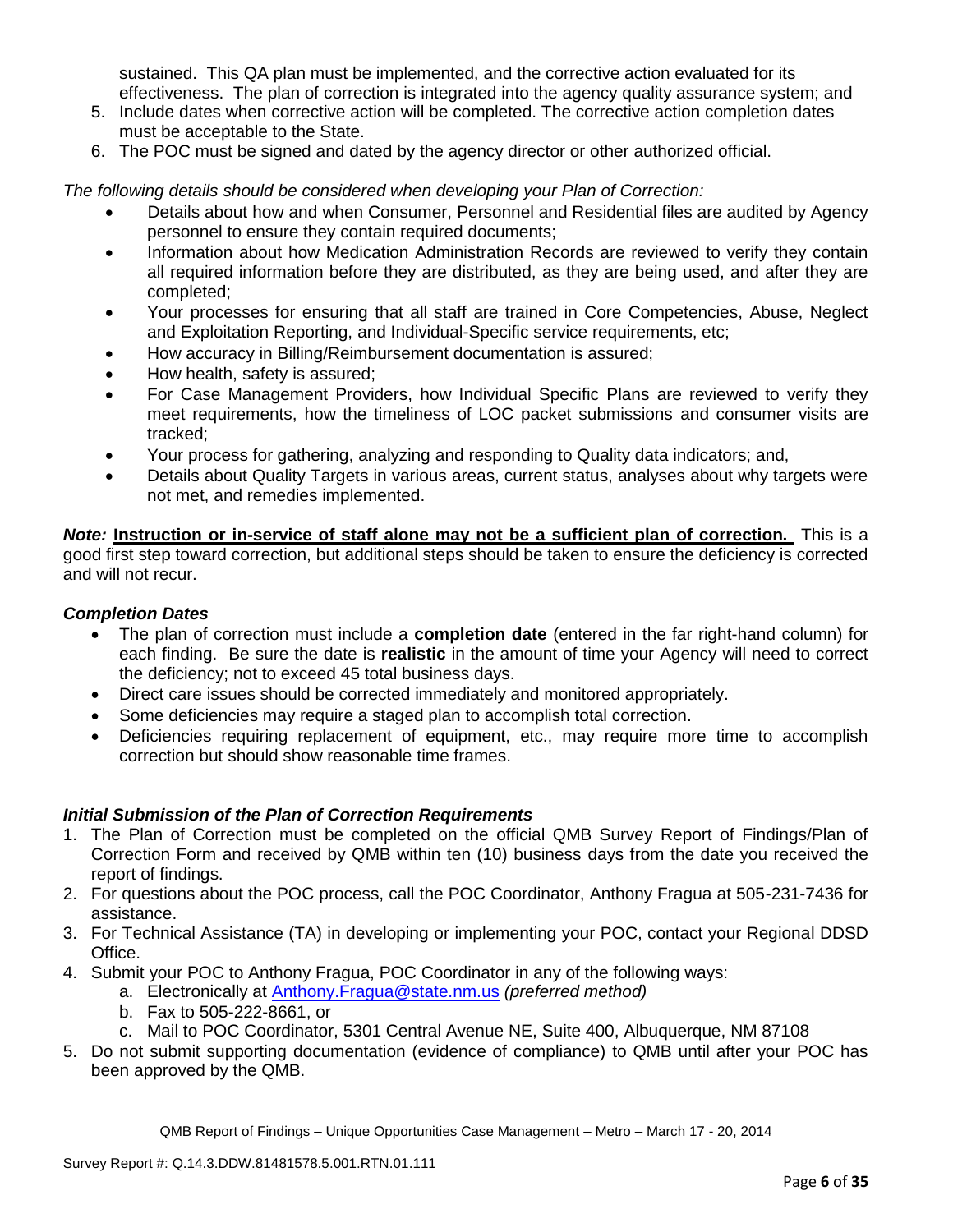- 6. QMB will notify you when your POC has been "approved" or "denied."
	- a. During this time, whether your POC is "approved," or "denied," you will have a maximum of 45 business days from the date of receipt of your Report of Findings to correct all survey deficiencies.
	- b. If your POC is denied, it must be revised and resubmitted as soon as possible, as the 45 business day limit is in effect.
	- c. If your POC is denied a second time your agency may be referred to the Internal Review Committee.
	- d. You will receive written confirmation when your POC has been approved by QMB and a final deadline for completion of your POC.
	- e. Please note that all POC correspondence will be sent electronically unless otherwise requested.
- 7. Failure to submit your POC within 10 business days without prior approval of an extension by QMB will result in a referral to the Internal Review Committee and the possible implementation of monetary penalties and/or sanctions.

## *POC Document Submission Requirements*

Once your POC has been approved by the QMB Plan of Correction Coordinator you must submit copies of documents as evidence that all deficiencies have been corrected, as follows.

- 1. Your internal documents are due within a *maximum* of 45 business days of receipt of your Report of Findings.
- 2. It is preferred that you submit your documents via USPS or other carrier (scanned and saved to CD/DVD disc, flash drive, etc.). If the documents do not contain protected Health information (PHI) the preferred method is that you submit your documents electronically (scanned and attached to e-mails).
- 3. All submitted documents *must be annotated*; please be sure the tag numbers and Identification numbers are indicated on each document submitted. Documents which are not annotated with the Tag number and Identification number may not be accepted.
- 4. Do not submit original documents; Please provide copies or scanned electronic files for evidence. Originals must be maintained in the agency file(s) per DDSD Standards.
- 5. In lieu of some documents, you may submit copies of file or home audit forms that clearly indicate cited deficiencies have been corrected, other attestations of correction must be approved by the Plan of Correction Coordinator prior to their submission.
- 6. When billing deficiencies are cited, you must provide documentation to justify billing and/or void and adjust forms submitted to Xerox State Healthcare, LLC. for the deficiencies cited in the Report of Findings. In addition to this, we ask that you submit:
	- a. Evidence of an internal audit of billing/reimbursement conducted for a sample of individuals and timeframes of your choosing to verify POC implementation;
	- b. Copies of "void and adjust" forms submitted to Xerox State Healthcare, LLC. to correct all unjustified units identified and submitted for payment during your internal audit.

Revisions, Modifications or Extensions to your Plan of Correction (post QMB approval) must be made in writing and submitted to the Plan of Correction Coordinator, prior to the due date and are approved on a case-by-case basis. No changes may be made to your POC or the timeframes for implementation without written approval of the POC Coordinator.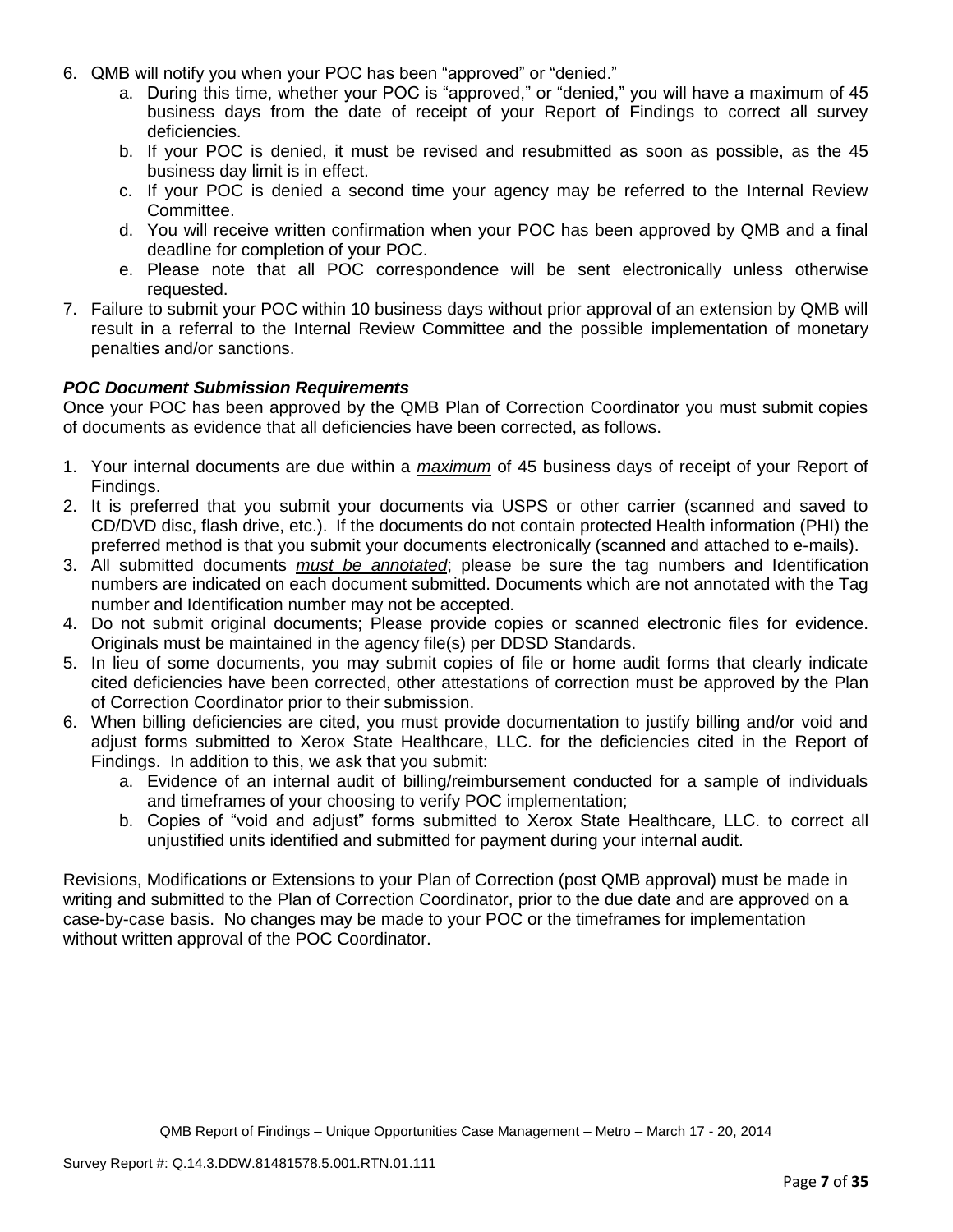# **Department of Health, Division of Health Improvement QMB Determination of Compliance Process**

The Division of Health Improvement, Quality Management Bureau (QMB) surveys compliance of the Developmental Disabilities Waiver (DDW) standards and state and federal regulations. QMB has grouped the CMS assurances into five Service Domains: Level of Care; Plan of Care; Qualified Providers; Health, Welfare and Safety; and Administrative Oversight (note that Administrative Oversight listed in this document is not the same as the CMS assurance of Administrative Authority. Used in this context it is related to the agency's operational policies and procedures, Quality Management system and Medicaid billing and reimbursement processes.)

The QMB Determination of Compliance process is based on provider compliance or non-compliance with standards and regulations identified in the QMB Report of Findings. All deficiencies (non-compliance with standards and regulations) are identified and cited as either a Standard level deficiency or a Condition of Participation level deficiency in the QMB Reports of Findings. All deficiencies require corrective action when non-compliance is identified.

Within the QMB Service Domains there are fundamental regulations, standards, or policies with which a provider must be in essential compliance in order to ensure the health and welfare of individuals served known as Conditions of Participation (CoPs).

The Determination of Compliance for each service type is based on a provider's compliance with CoPs in three (3) Service Domains.

Case Management Services:

- Level of Care
- Plan of Care
- Qualified Providers

Community Inclusion Supports/ Living Supports:

- Qualified Provider
- Plan of Care
- Health, Welfare and Safety

# **Conditions of Participation (CoPs)**

A CoP is an identified fundamental regulation, standard, or policy with which a provider must be in compliance in order to ensure the health and welfare of individuals served. CoPs are based on the Centers for Medicare and Medicaid Services, Home and Community-Based Waiver required assurances. A provider must be in compliance with CoPs to participate as a waiver provider.

QMB surveyors use professional judgment when reviewing the critical elements of each standard and regulation to determine when non-compliance with a standard level deficiency rises to the level of a CoP out of compliance. Only some deficiencies can rise to the level of a CoP. (See the next section for a list of CoPs.) The QMB survey team analyzes the relevant finding in terms of scope, actual harm or potential for harm, unique situations, patterns of performance, and other factors to determine if there is the potential for a negative outcome which would rise to the level of a CoP. A Standard level deficiency becomes a CoP out of compliance when the team's analysis establishes that there is an identified potential for significant harm or actual harm. It is then cited as a CoP out of compliance. If the deficiency does not rise to the level of a CoP out of compliance, it is cited as a Standard Level Deficiency.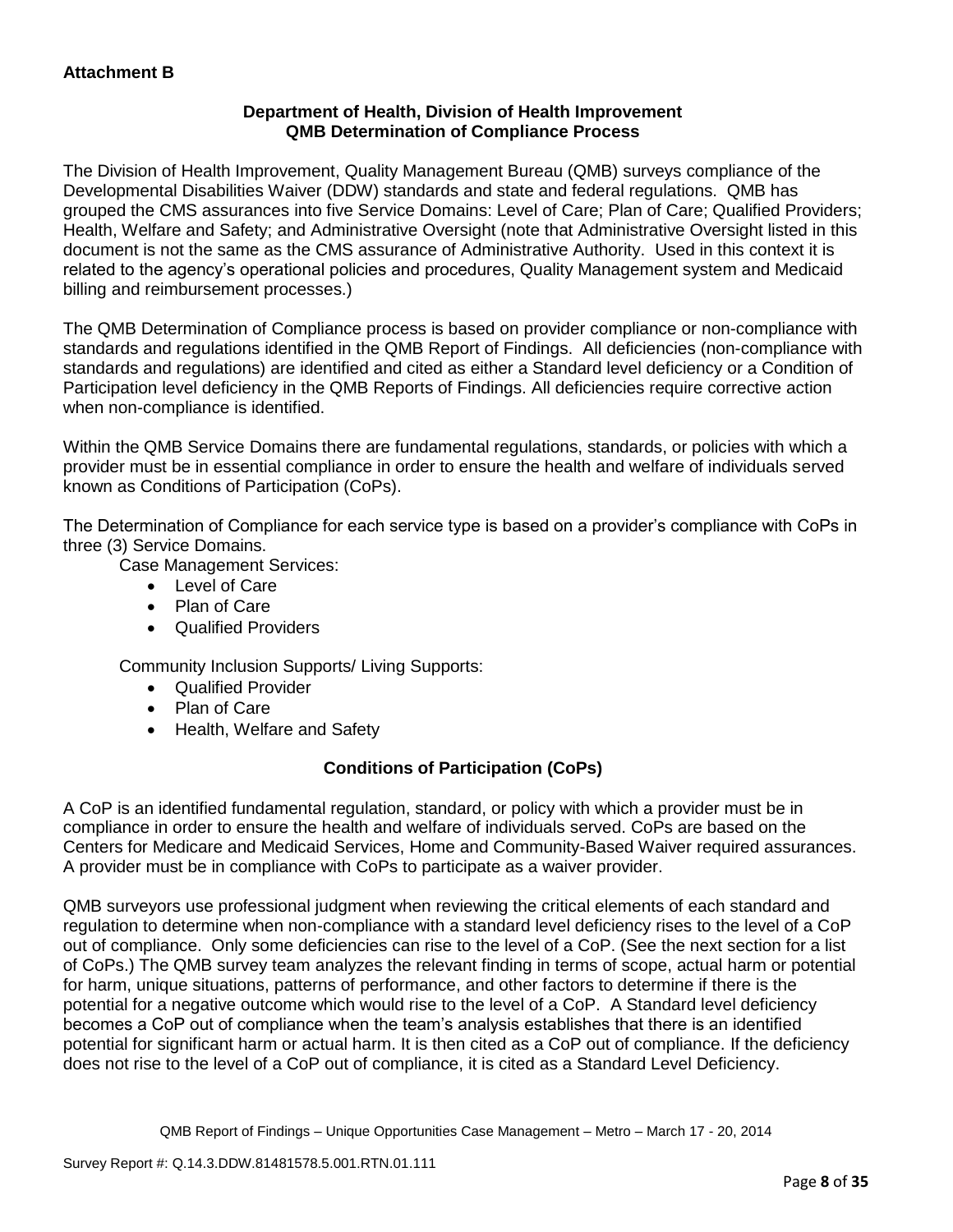The Division of Health Improvement (DHI) and the Developmental Disabilities Supports Division (DDSD) collaborated to revise the current Conditions of Participation (CoPs). There are seven Conditions of Participation in which providers must be in compliance.

# **CoPs and Service Domains for Case Management Supports are as follows:**

# **Service Domain: Level of Care**

- Condition of Participation:
- 1. **Level of Care**: The Case Manager shall complete all required elements of the Long Term Care Assessment Abstract (LTCAA) to ensure ongoing eligibility for waiver services.

# **Service Domain: Plan of Care**

Condition of Participation:

2. **Individual Service Plan (ISP) Creation and Development**: Each individual shall have an ISP. The ISP shall be developed in accordance with DDSD regulations and standards and is updated at least annually or when warranted by changes in the individual's needs.

Condition of Participation:

3. **ISP Monitoring and Evaluation:** The Case Manager shall ensure the health and welfare of the individual through monitoring the implementation of ISP desired outcomes.

# **CoPs and Service Domain for ALL Service Providers is as follows:**

# **Service Domain: Qualified Providers**

- Condition of Participation:
- 4. **Qualified Providers**: Agencies shall ensure support staff has completed criminal background screening and all mandated trainings as required by the DDSD.

# **CoPs and Service Domains for Living Supports and Inclusion Supports are as follows:**

### **Service Domain: Plan of Care**

Condition of Participation:

5. **ISP Implementation**: Services provided shall be consistent with the components of the ISP and implemented to achieve desired outcomes.

# **Service Domain: Health, Welfare and Safety**

Condition of Participation:

6. **Individual Health, Safety and Welfare: (Safety)** Individuals have the right to live and work in a safe environment.

Condition of Participation:

7. **Individual Health, Safety and Welfare (Healthcare Oversight)**: The provider shall support individuals to access needed healthcare services in a timely manner. Nursing, healthcare services and healthcare oversight shall be available and provided as needed to address individuals' health, safety and welfare..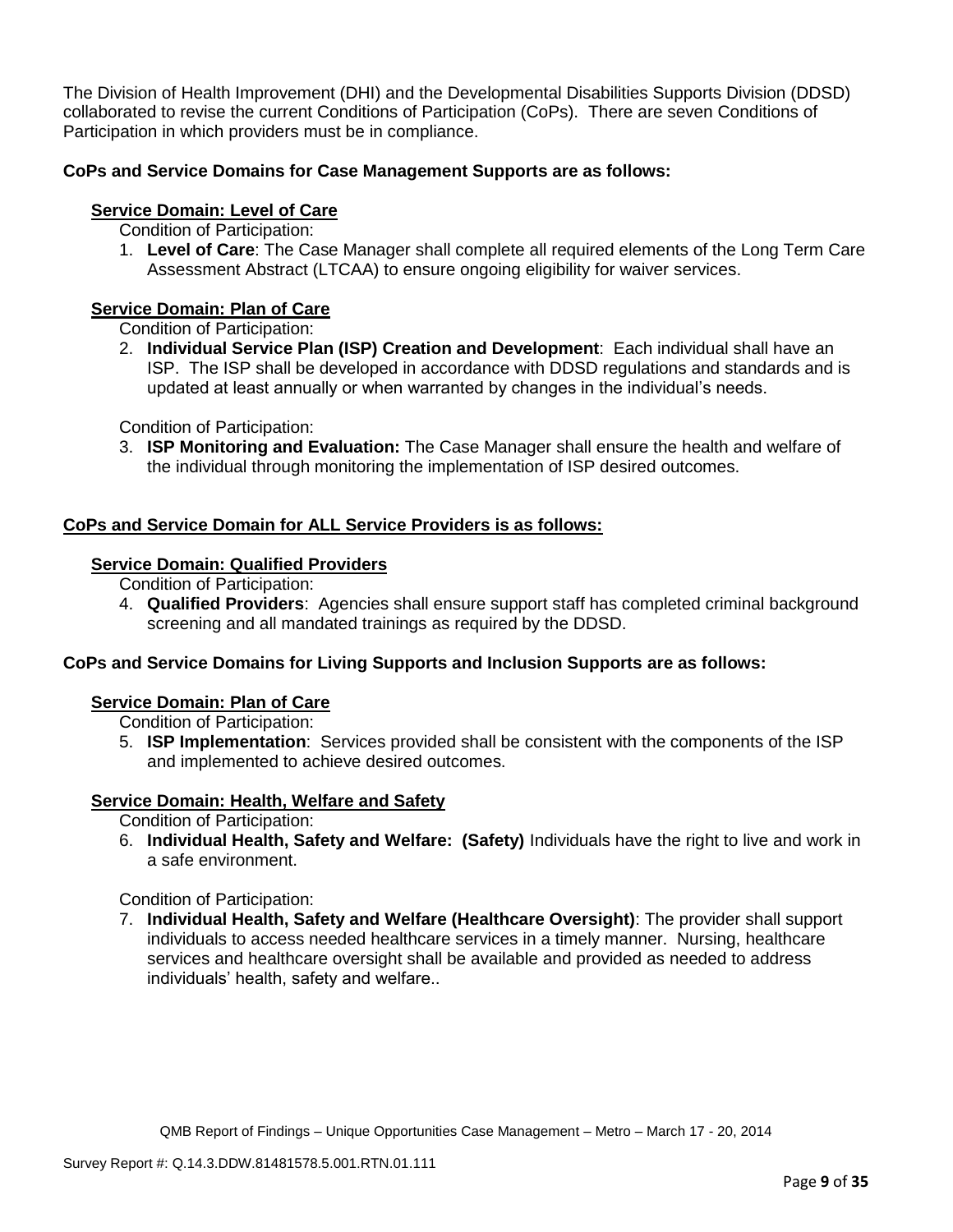## **QMB Determinations of Compliance**

### Compliance with Conditions of Participation

The QMB determination of *Compliance with Conditions of Participation* indicates that a provider is in compliance with all Conditions of Participation, (CoP). The agency has obtained a level of compliance such that there is a minimal potential for harm to individuals' health and safety. To qualify for a determination of Compliance with Conditions of Participation, the provider must be in compliance with all Conditions of Participation in all relevant Service Domains. The agency may also have Standard level deficiencies (deficiencies which are not at the condition level) out of compliance in any of the Service Domains.

## Partial-Compliance with Conditions of Participation

The QMB determination of *Partial-Compliance with Conditions of Participation* indicates that a provider is out of compliance with Conditions of Participation in one (1) to two (2) Service Domains. The agency may have one or more Condition level tags within a Service Domain. This partialcompliance, if not corrected, may result in a serious negative outcome or the potential for more than minimal harm to individuals' health and safety. The agency may also have Standard level deficiencies (deficiencies which are not at the condition level) in any of the Service Domains.

Providers receiving a repeat determination of Partial-Compliance for repeat deficiencies at the level of a Condition in any Service Domain may be referred by the Quality Management Bureau to the Internal Review Committee (IRC) for consideration of remedies and possible actions or sanctions.

## Non-Compliance with Conditions of Participation

The QMB determination of *Non-Compliance with Conditions of Participation* indicates a provider is significantly out of compliance with Conditions of Participation in multiple Service Domains. The agency may have one or more Condition level tags in each of 3 relevant Service Domains. This non-compliance, if not corrected, may result in a serious negative outcome or the potential for more than minimal harm to individuals' health and safety. The agency may also have Standard level deficiencies (deficiencies which are not at the condition level) in any of the Service Domains

Providers receiving a repeat determination of Non-Compliance will be referred by Quality Management Bureau to the Internal Review Committee (IRC) for consideration of remedies and possible actions or sanctions.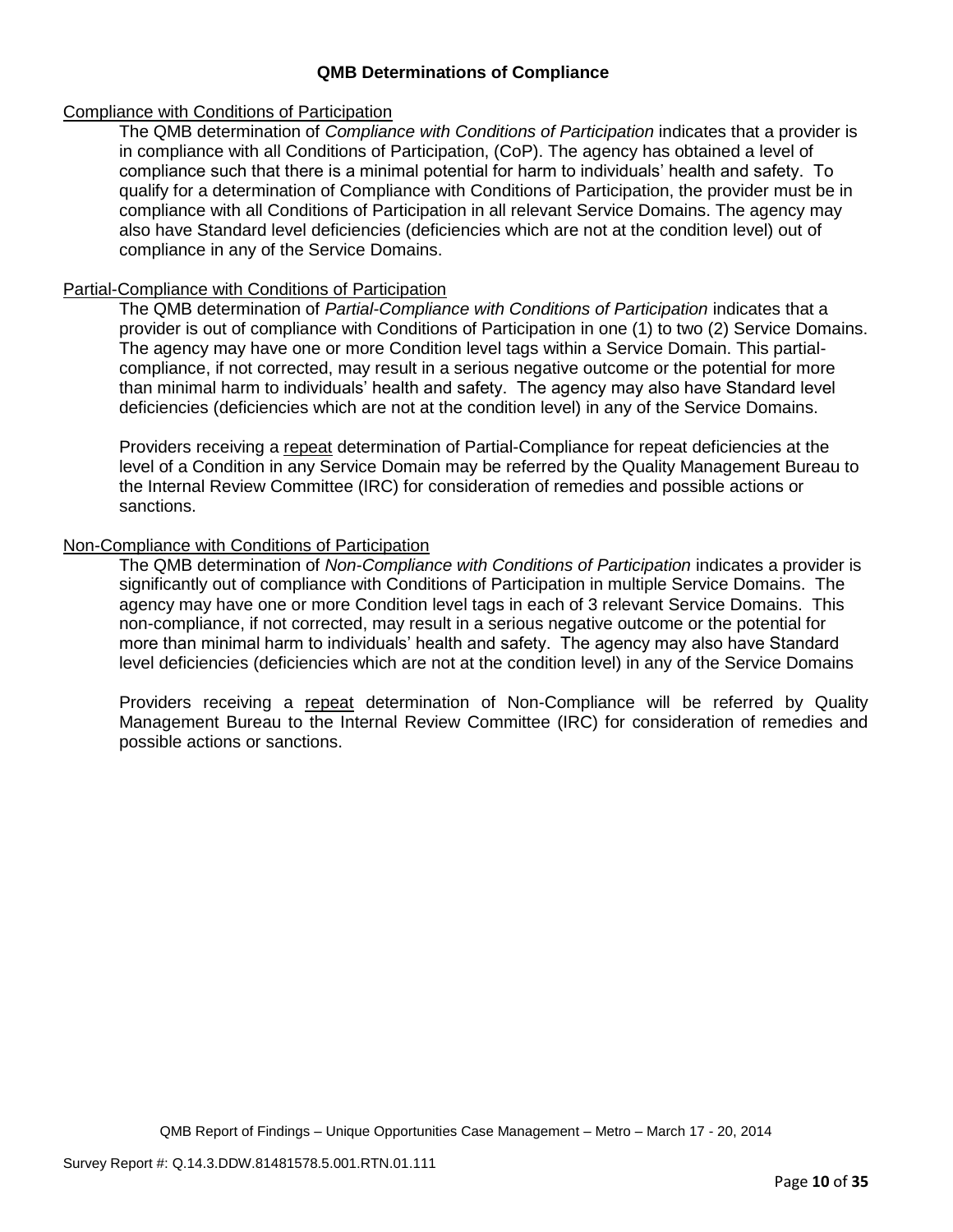## **Attachment C**

## **Guidelines for the Provider Informal Reconsideration of Finding (IRF) Process**

## **Introduction:**

Throughout the QMB Survey process, surveyors are openly communicating with providers. Open communication means surveyors have clarified issues and/or requested missing information before completing the review through the use of the signed/dated "Document Request," or "Administrative Needs," etc. forms. Regardless, there may still be instances where the provider disagrees with a specific finding. Providers may use the following process to informally dispute a finding.

### **Instructions:**

- 1. The Informal Reconsideration of the Finding (IRF) request must be received in writing to the QMB Deputy Bureau Chief **within 10 business days** of receipt of the final Report of Findings.
- 2. The written request for an IRF *must* be completed on the QMB Request for Informal Reconsideration of Finding form available on the QMB website:<http://dhi.health.state.nm.us/qmb>
- 3. The written request for an IRF must specify in detail the request for reconsideration and why the finding is inaccurate.
- 4. The IRF request must include all supporting documentation or evidence.
- 5. If you have questions about the IRC process, email the IRF Chairperson, Crystal Lopez-Beck at [crystal.lopez-beck@state.nm.us](mailto:crystal.lopez-beck@state.nm.us) for assistance.

## **The following limitations apply to the IRF process:**

- The written request for an IRF and all supporting evidence must be received within 10 business days.
- Findings based on evidence requested during the survey and not provided may not be subject to reconsideration.
- The supporting documentation must be new evidence not previously reviewed or requested by the survey team.
- Providers must continue to complete their Plan of Correction during the IRF process
- Providers may not request an IRF to challenge the sampling methodology.
- Providers may not request an IRF based on disagreement with the nature of the standard or regulation.
- Providers may not request an IRF to challenge the team composition.
- Providers may not request an IRF to challenge the DHI/QMB determination of compliance or the length of their DDSD provider contract.

A Provider forfeits the right to an IRF if the request is not received within 10 business days of receiving the report and/or does not include all supporting documentation or evidence to show compliance with the standards and regulations.

The IRF Committee will review the request, the Provider will be notified in writing of the ruling; no face-toface meeting will be conducted.

When a Provider requests that a finding be reconsidered, it does not stop or delay the Plan of Correction process. **Providers must continue to complete the Plan of Correction, including the finding in dispute regardless of the IRF status.** If a finding is removed or modified, it will be noted and removed or modified from the Report of Findings. It should be noted that in some cases a Plan of Correction may be completed prior to the IRF process being completed. The provider will be notified in writing on the decisions of the IRF committee.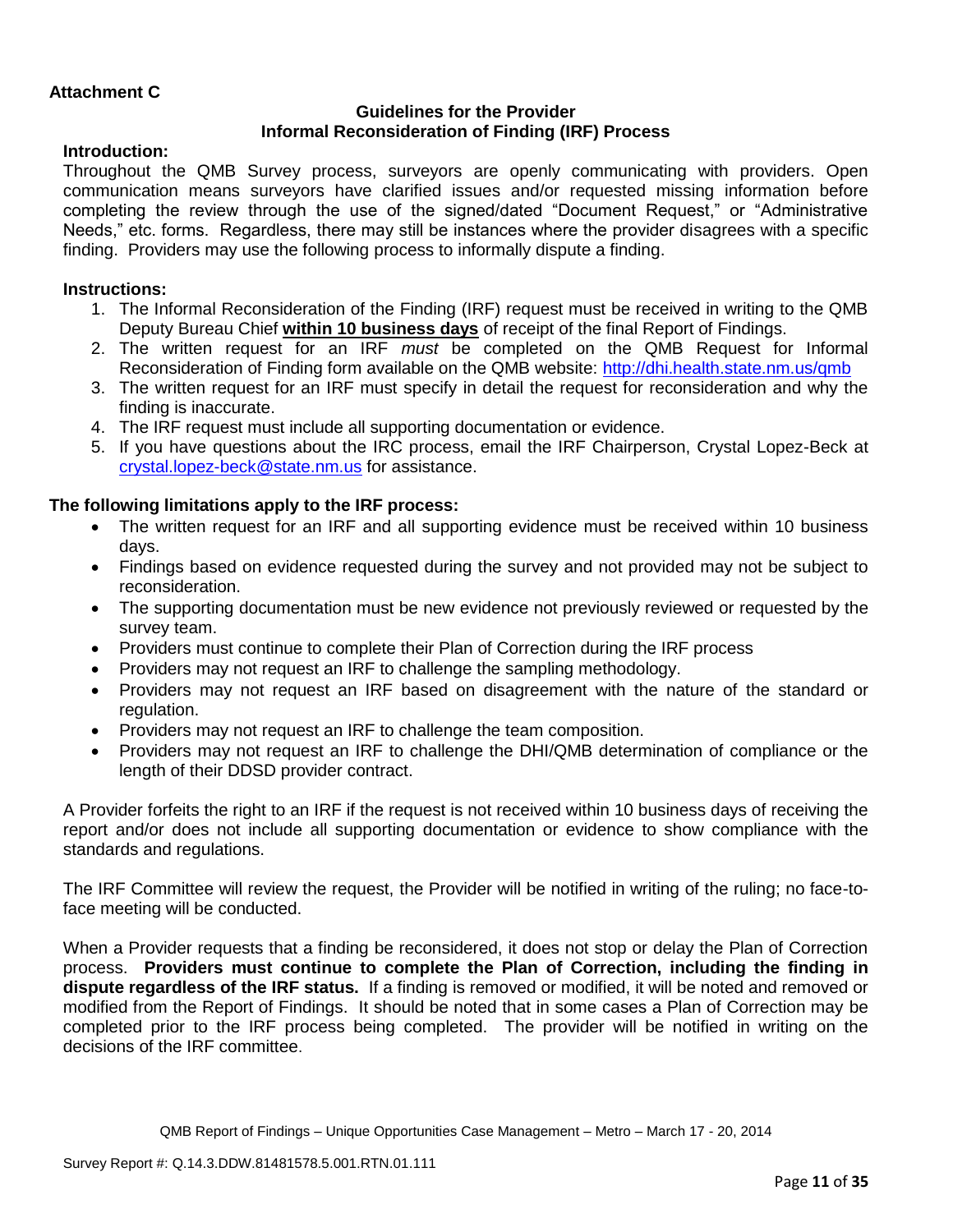| Agency:             | Unique Opportunities Case Management - Metro Region |
|---------------------|-----------------------------------------------------|
| Program:            | Developmental Disabilities Waiver                   |
| Service:            | 2007 & 2012: Case Management                        |
| Monitoring Type:    | <b>Routine Survey</b>                               |
| <b>Survey Date:</b> | March 17 - 20, 2014                                 |

| <b>Standard of Care</b>                                                                                                                                                                                                                                                                                                                                                      | <b>Deficiencies</b>                                                                                                                                                                                                                                                                   | <b>Agency Plan of Correction, On-going</b><br><b>QA/QI &amp; Responsible Party</b>                                                                                                                                                                                      | <b>Date</b><br><b>Due</b> |
|------------------------------------------------------------------------------------------------------------------------------------------------------------------------------------------------------------------------------------------------------------------------------------------------------------------------------------------------------------------------------|---------------------------------------------------------------------------------------------------------------------------------------------------------------------------------------------------------------------------------------------------------------------------------------|-------------------------------------------------------------------------------------------------------------------------------------------------------------------------------------------------------------------------------------------------------------------------|---------------------------|
| least annually or when warranted by changes in the waiver participants' needs.                                                                                                                                                                                                                                                                                               |                                                                                                                                                                                                                                                                                       | Service Domain: Plan of Care - ISP Development & Monitoring - Service plans address all participates' assessed needs(including<br>health and safety risk factors) and goals, either by waiver services or through other means. Services plans are updated or revised at |                           |
| Tag #1A08 Agency Case File                                                                                                                                                                                                                                                                                                                                                   | <b>Standard Level Deficiency</b>                                                                                                                                                                                                                                                      |                                                                                                                                                                                                                                                                         |                           |
| Developmental Disabilities (DD) Waiver Service<br>Standards effective 11/1/2012 revised 4/23/2013<br><b>CHAPTER 4 (CMgt) I. Case Management</b><br>Services: 1. Scope of Services: S. Maintain a<br>complete record for the individual's DDW<br>services, as specified in DDSD Consumer<br><b>Records Requirements Policy;</b><br><b>DEVELOPMENTAL DISABILITIES SUPPORTS</b> | Based on record review, the Agency did not<br>maintain a complete and confidential case file at<br>the administrative office for 6 of 25 individuals.<br>Review of the Agency individual case files<br>revealed the following items were not found,<br>incomplete and/or not current: | <b>Provider:</b><br>State your Plan of Correction for the<br>deficiencies cited in this tag here: $\rightarrow$                                                                                                                                                         |                           |
| DIVISION (DDSD): Director's Release:<br><b>Consumer Record Requirements eff. 11/1/2012</b><br>III. Requirement Amendments(s) or<br><b>Clarifications:</b>                                                                                                                                                                                                                    | • ISP Assessment Checklist Appendix 1 (#4,<br>18)<br>• Addendum A $(\#4, 12)$                                                                                                                                                                                                         |                                                                                                                                                                                                                                                                         |                           |
| A. All case management, living supports,<br>customized in-home supports, community<br>integrated employment and customized<br>community supports providers must maintain<br>records for individuals served through DD Waiver                                                                                                                                                 | • Individual Specific Training Section (ISP) (#4,<br>12)<br>• ISP Teaching & Support Strategies<br>Individual #4 - TASS not found for:                                                                                                                                                | <b>Provider:</b><br>Enter your ongoing Quality Assurance/Quality<br>Improvement processes as it related to this tag<br>number here: $\rightarrow$                                                                                                                       |                           |
| in accordance with the Individual Case File Matrix<br>incorporated in this director's release.<br>H. Readily accessible electronic records are<br>accessible, including those stored through the                                                                                                                                                                             | ° Live Outcome Statement:<br>$\triangleright$ "Will prepare, cook and eat a healthy<br>meal."<br><sup>o</sup> Work/Learn Outcome Statement:                                                                                                                                           |                                                                                                                                                                                                                                                                         |                           |
| Therap web-based system.                                                                                                                                                                                                                                                                                                                                                     | > "Will meet with Job Developer."                                                                                                                                                                                                                                                     |                                                                                                                                                                                                                                                                         |                           |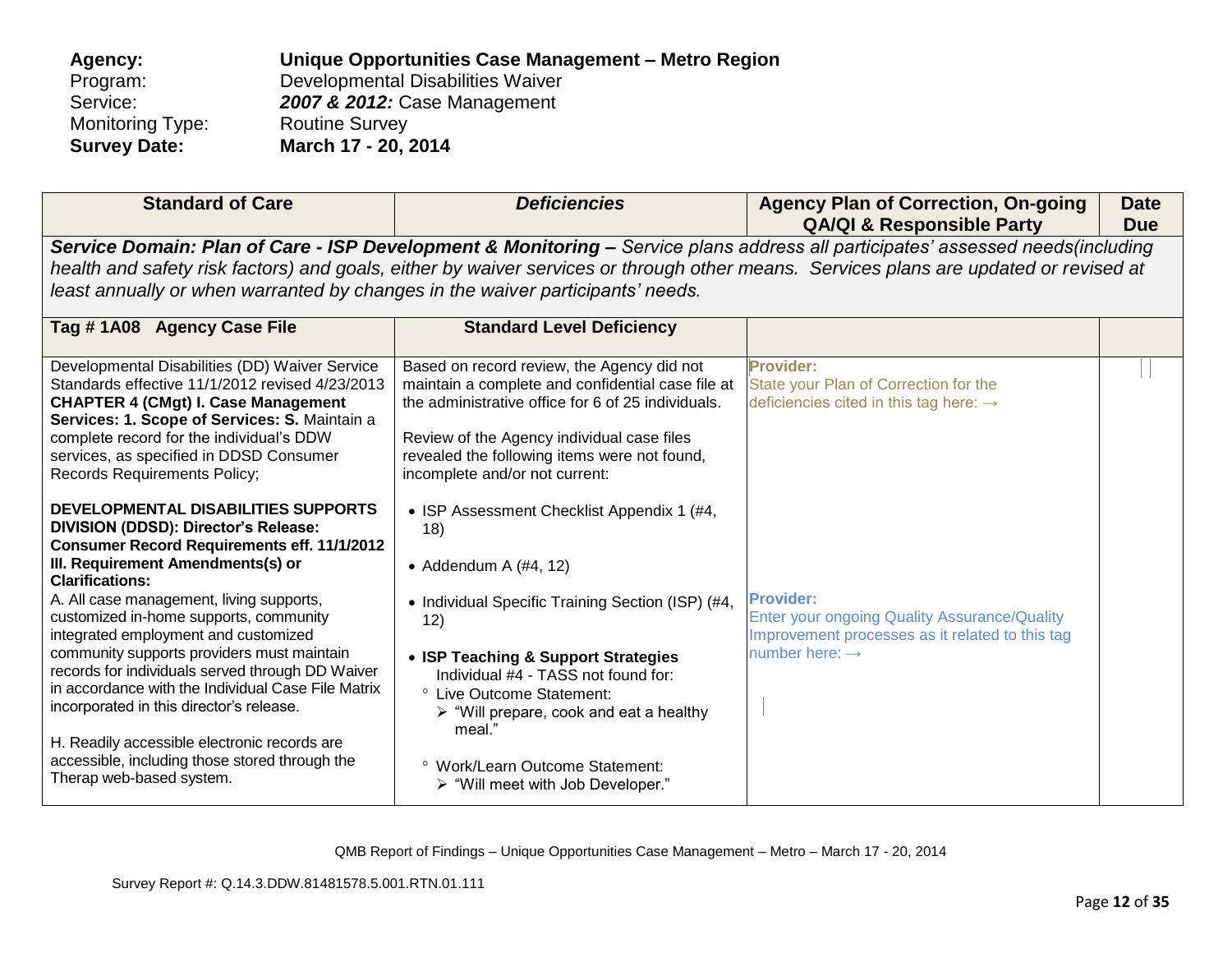|                                                                                                  | > "Will volunteer."                                  |  |
|--------------------------------------------------------------------------------------------------|------------------------------------------------------|--|
| Developmental Disabilities (DD) Waiver Service                                                   |                                                      |  |
| Standards effective 4/1/2007                                                                     | ° Fun/Relationship Outcome Statement:                |  |
| <b>CHAPTER 1 II. PROVIDER AGENCY</b>                                                             | $\triangleright$ "Will choose and attend a community |  |
| <b>REQUIREMENTS:</b> The objective of these                                                      | activity."                                           |  |
| standards is to establish Provider Agency policy,<br>procedure and reporting requirements for DD |                                                      |  |
| Medicaid Waiver program. These requirements                                                      | • Physical Therapy Plan (#18)                        |  |
| apply to all such Provider Agency staff, whether                                                 |                                                      |  |
| directly employed or subcontracting with the                                                     | • Electronic Comprehensive Health Assessment         |  |
| Provider Agency. Additional Provider Agency                                                      | Tool (#21)                                           |  |
| requirements and personnel qualifications may                                                    | • Health Care Plans                                  |  |
| be applicable for specific service standards.                                                    |                                                      |  |
| D. Provider Agency Case File for the                                                             | • Respiratory                                        |  |
| <b>Individual:</b> All Provider Agencies shall maintain                                          | ° Individual #4 - According the Electronic           |  |
| at the administrative office a confidential case                                                 | Health Assessment Plan the individual is             |  |
| file for each individual. Case records belong to                                                 | required to have a plan. No evidence of              |  |
| the individual receiving services and copies shall                                               | plan found.                                          |  |
| be provided to the receiving agency whenever                                                     | $\degree$ Individual #14 – According the Electronic  |  |
| an individual changes providers. The record                                                      | Health Assessment Plan the individual is             |  |
| must also be made available for review when                                                      | required to have a plan. No evidence of              |  |
| requested by DOH, HSD or federal government                                                      | plan found.                                          |  |
| representatives for oversight purposes. The                                                      |                                                      |  |
| individual's case file shall include the following                                               | • Crisis Plans/Medical Emergency                     |  |
| requirements:                                                                                    | <b>Response Plans</b>                                |  |
| (1) Emergency contact information, including the                                                 | • Respiratory                                        |  |
| individual's address, telephone number,                                                          | ° Individual #4 - According to the Electronic        |  |
| names and telephone numbers of relatives,                                                        | Health Assessment Tool, the individual is            |  |
| or guardian or conservator, physician's                                                          | required to have a plan. No evidence of              |  |
| name(s) and telephone number(s), pharmacy                                                        | plan found.                                          |  |
| name, address and telephone number, and                                                          |                                                      |  |
| health plan if appropriate;                                                                      | <b>Other Individual Specific Evaluations &amp;</b>   |  |
| (2) The individual's complete and current ISP,                                                   | <b>Examinations:</b>                                 |  |
| with all supplemental plans specific to the                                                      |                                                      |  |
| individual, and the most current completed                                                       | • Physical Therapy Evaluation (#7, 18)               |  |
| Health Assessment Tool (HAT);<br>(3) Progress notes and other service delivery                   |                                                      |  |
| documentation:                                                                                   | • Nutritional Evaluation                             |  |
| (4) Crisis Prevention/Intervention Plans, if there                                               | ° Individual #21 - As indicated by the IST           |  |
| are any for the individual;                                                                      | section of ISP the individual is required to         |  |
| (5) A medical history, which shall include at least                                              | have an evaluation. No documented                    |  |
| demographic data, current and past medical                                                       | evidence of the evaluation being completed           |  |
|                                                                                                  |                                                      |  |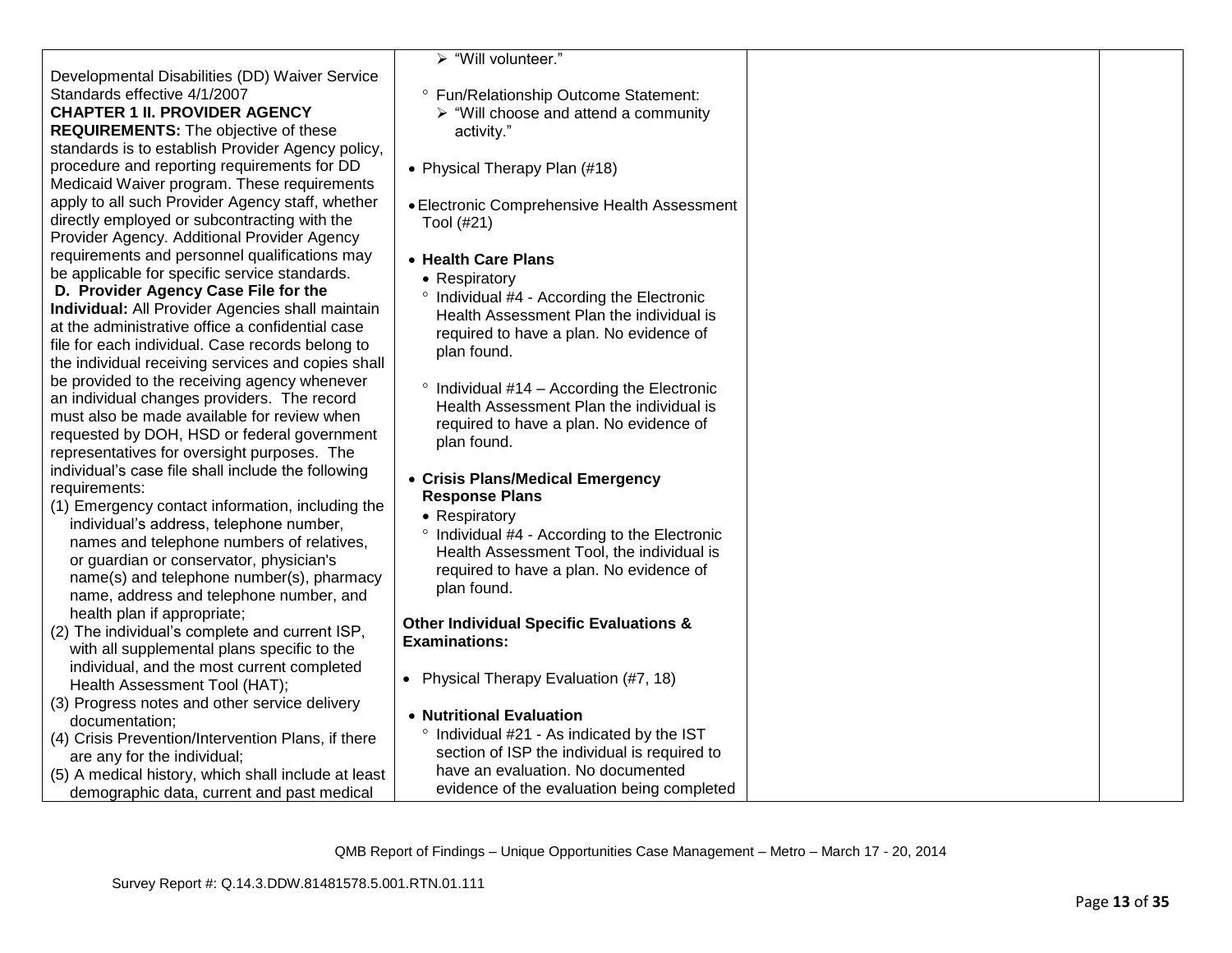| diagnoses including the cause (if known) of     | was found.                                             |  |
|-------------------------------------------------|--------------------------------------------------------|--|
| the developmental disability, psychiatric       |                                                        |  |
| diagnoses, allergies (food, environmental,      | • Dental Exam                                          |  |
| medications), immunizations, and most           | ° Individual #4 - As indicated by the DDSD file        |  |
| recent physical exam;                           | matrix Dental Exams are to be conducted                |  |
| (6) When applicable, transition plans completed | annually. No documented evidence of exam               |  |
| for individuals at the time of discharge from   | was found.                                             |  |
| Fort Stanton Hospital or Los Lunas Hospital     |                                                        |  |
| and Training School; and                        | <sup>o</sup> Individual #12 - As indicated by the DDSD |  |
| (7) Case records belong to the individual       | file matrix Dental Exams are to be                     |  |
| receiving services and copies shall be          | conducted annually. No documented                      |  |
| provided to the individual upon request.        | evidence of exam was found.                            |  |
| (8) The receiving Provider Agency shall be      |                                                        |  |
| provided at a minimum the following records     | ° Individual #14 - As indicated by the DDSD            |  |
| whenever an individual changes provider         | file matrix Dental Exams are to be                     |  |
| agencies:                                       | conducted annually. No documented                      |  |
| (a) Complete file for the past 12 months;       | evidence of exam was found.                            |  |
| (b) ISP and quarterly reports from the current  |                                                        |  |
| and prior ISP year;                             |                                                        |  |
| (c) Intake information from original admission  |                                                        |  |
| to services; and                                |                                                        |  |
| (d) When applicable, the Individual             |                                                        |  |
| Transition Plan at the time of discharge        |                                                        |  |
| from Los Lunas Hospital and Training            |                                                        |  |
| School or Ft. Stanton Hospital.                 |                                                        |  |
|                                                 |                                                        |  |
|                                                 |                                                        |  |
|                                                 |                                                        |  |
|                                                 |                                                        |  |
|                                                 |                                                        |  |
|                                                 |                                                        |  |
|                                                 |                                                        |  |
|                                                 |                                                        |  |
|                                                 |                                                        |  |
|                                                 |                                                        |  |
|                                                 |                                                        |  |
|                                                 |                                                        |  |
|                                                 |                                                        |  |
|                                                 |                                                        |  |
|                                                 |                                                        |  |
|                                                 |                                                        |  |
|                                                 |                                                        |  |
|                                                 |                                                        |  |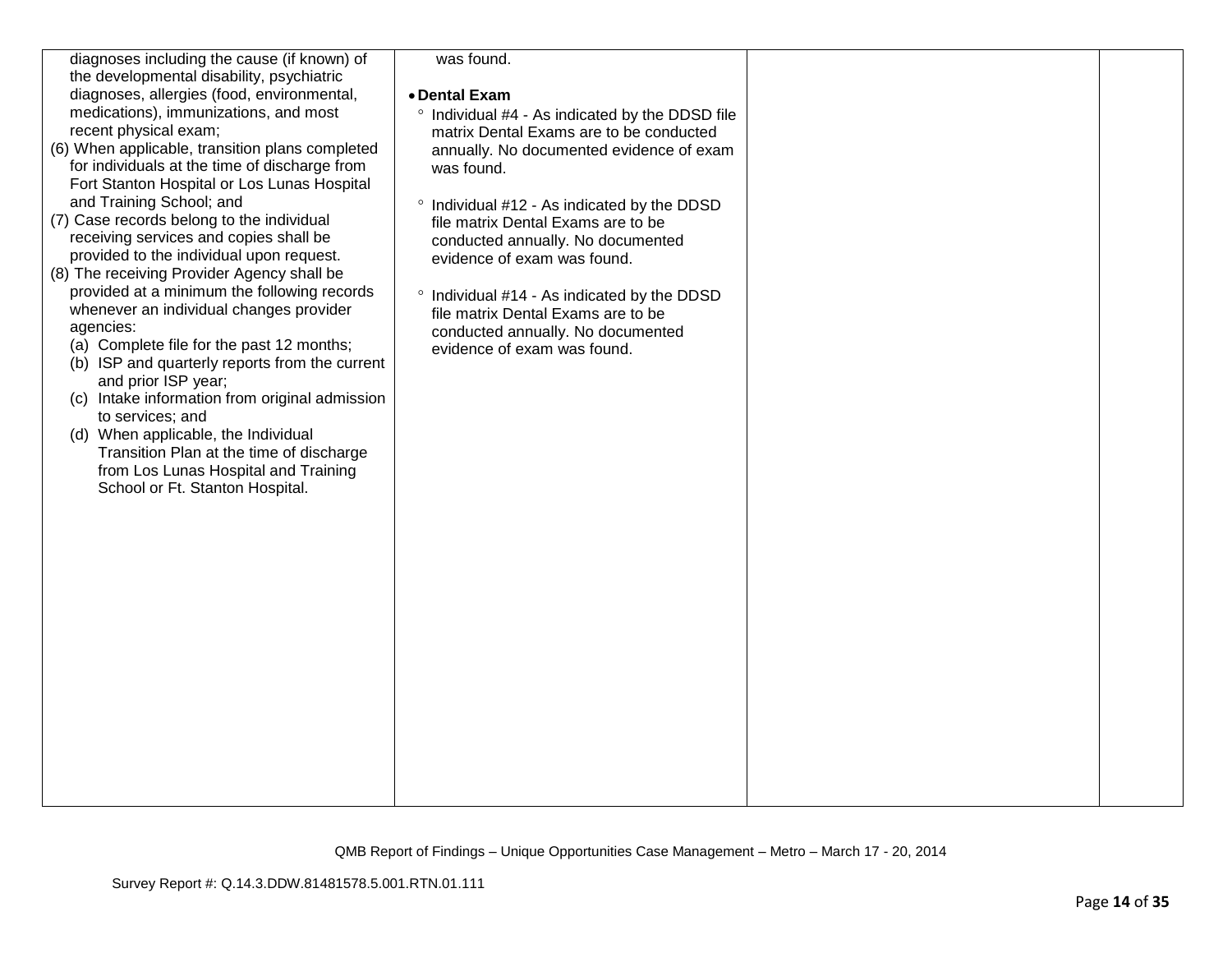| Tag #4C08 ISP Development Process                                                                                                                                                                                                                                                                                                                                                                                                                                                                                                                                                                                                                                                                                                                                                                                                                                                                                                                                                         | <b>Standard Level Deficiency</b>                                                                                                                                                                                                                                                                                                                   |                                                                                                                                                                                                                                                                      |  |
|-------------------------------------------------------------------------------------------------------------------------------------------------------------------------------------------------------------------------------------------------------------------------------------------------------------------------------------------------------------------------------------------------------------------------------------------------------------------------------------------------------------------------------------------------------------------------------------------------------------------------------------------------------------------------------------------------------------------------------------------------------------------------------------------------------------------------------------------------------------------------------------------------------------------------------------------------------------------------------------------|----------------------------------------------------------------------------------------------------------------------------------------------------------------------------------------------------------------------------------------------------------------------------------------------------------------------------------------------------|----------------------------------------------------------------------------------------------------------------------------------------------------------------------------------------------------------------------------------------------------------------------|--|
| Developmental Disabilities (DD) Waiver Service<br>Standards effective 11/1/2012 revised 4/23/2013<br><b>CHAPTER 4 (CMgt) 2. Service Requirements C.</b><br>Individual Service Planning: The Case Manager<br>is responsible for ensuring the ISP addresses all<br>the participant's assessed needs and personal<br>goals, either through DDW waiver services or other<br>means. The Case Manager ensures the ISP is<br>updated/revised at least annually; or when<br>warranted by changes in the participant's needs.<br>1. The ISP is developed through a person-centered<br>planning process in accordance with the rules<br>governing ISP development [7.26.5 NMAC] and<br>includes:<br>a. Ongoing assessment of the individual's<br>strengths, needs and preferences shared with<br>IDT members and used to guide development<br>of the plan;<br>i. The Case Manager meets with the DDW<br>recipient prior to the ISP meeting to review<br>current assessment information, prepare for | Based on record review the Agency did not<br>ensure Case Managers provided and/or advised<br>the individual and/or guardian with the following<br>requirements for 1 of 25 individuals.<br>Review of record found no evidence of the<br>following:<br>Rights & Responsibilities (#4)<br>$\bullet$<br>Case Manager Code of Ethics (#4)<br>$\bullet$ | <b>Provider:</b><br>State your Plan of Correction for the<br>deficiencies cited in this tag here: $\rightarrow$<br><b>Provider:</b><br>Enter your ongoing Quality Assurance/Quality<br>Improvement processes as it related to this tag<br>number here: $\rightarrow$ |  |
| the meeting, create a plan to facilitate or co-<br>facilitate the meeting if the individual wishes,<br>and facilitate greater informed participation;<br>d. The Case Manager will clarify the individual's<br>long-term vision through direct communication with<br>the individual where possible, or through<br>communication with family, guardians, friends,<br>support providers and others who know the<br>individual well. Information gathered prior to the<br>annual meeting shall include, but is not limited to<br>the following:<br>ii.Strengths;<br>iii.Capabilities;<br>iv.Preferences;<br>v.Desires;<br>vi.Cultural values;<br>vii.Relationships;<br>viii.Resources;<br>ix. Functional skills in the community;<br>x. Work/learning interests and experiences;                                                                                                                                                                                                              |                                                                                                                                                                                                                                                                                                                                                    |                                                                                                                                                                                                                                                                      |  |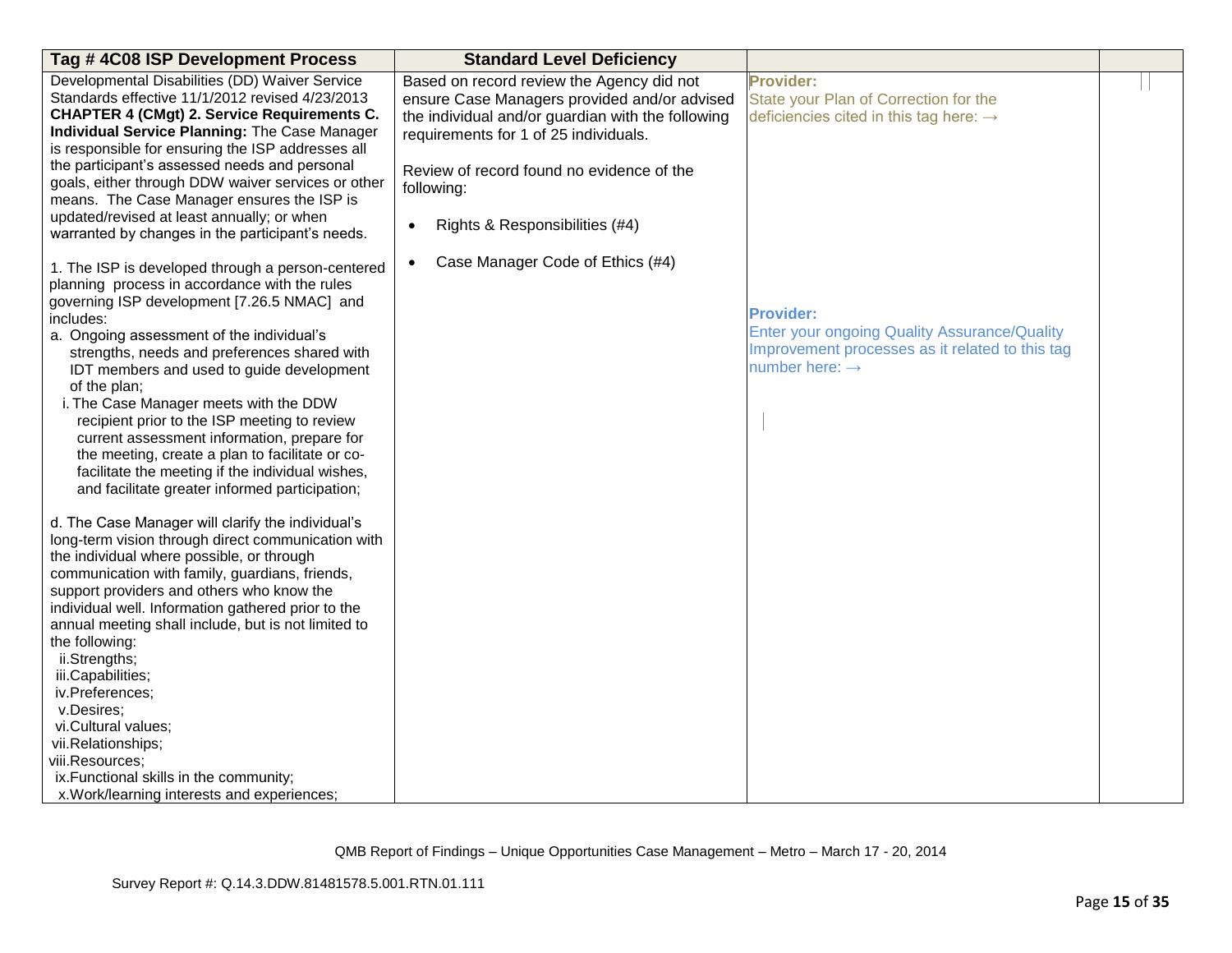| xi.Hobbies;                                                                                   |  |  |
|-----------------------------------------------------------------------------------------------|--|--|
| xii.Community membership activities or interests;<br>xiii.Spiritual beliefs or interests; and |  |  |
| xiv.Communication and learning styles or                                                      |  |  |
| preferences to be used in development of the                                                  |  |  |
| individual's service plan.                                                                    |  |  |
|                                                                                               |  |  |
| e. Case Managers shall operate under the                                                      |  |  |
| assumption all working age adults with                                                        |  |  |
| developmental disabilities are capable of working                                             |  |  |
| given the appropriate supports. Individuals will be                                           |  |  |
| offered employment as a preferred day service                                                 |  |  |
| over other day service options. It is the                                                     |  |  |
| responsibility of the Case Manager and IDT<br>members to ensure employment decisions are      |  |  |
| based on informed choices:                                                                    |  |  |
| i. The Case Manager shall verify that individuals                                             |  |  |
| who express an interest in work or who have                                                   |  |  |
| employment-related desired outcome(s) in their                                                |  |  |
| ISP, have an initial or updated Vocational                                                    |  |  |
| Assessment Profile that has been completed                                                    |  |  |
| within the preceding twelve (12) months, and                                                  |  |  |
| complete or update the Work/Learn section of                                                  |  |  |
| the ISP and relevant Desired Outcomes and                                                     |  |  |
| Action Steps;                                                                                 |  |  |
| ii. In cases when employment is not an immediate                                              |  |  |
| desired outcome, the ISP shall document the                                                   |  |  |
| reasons for this decision and develop                                                         |  |  |
| employment-related goals and tasks within the                                                 |  |  |
| ISP to be undertaken to explore employment                                                    |  |  |
| options (e.g., volunteer activities, career                                                   |  |  |
| exploration, situational assessments, etc.). This                                             |  |  |
| discussion related to employment issues shall                                                 |  |  |
| be documented within the ISP;                                                                 |  |  |
| iii. Informed choice in the context of employment                                             |  |  |
| includes the following:                                                                       |  |  |
| A. Information regarding the range of                                                         |  |  |
| employment options available to the                                                           |  |  |
| individual;                                                                                   |  |  |
| B. Information regarding self-employment and                                                  |  |  |
| customized employment options; and                                                            |  |  |
| C. Job exploration activities including                                                       |  |  |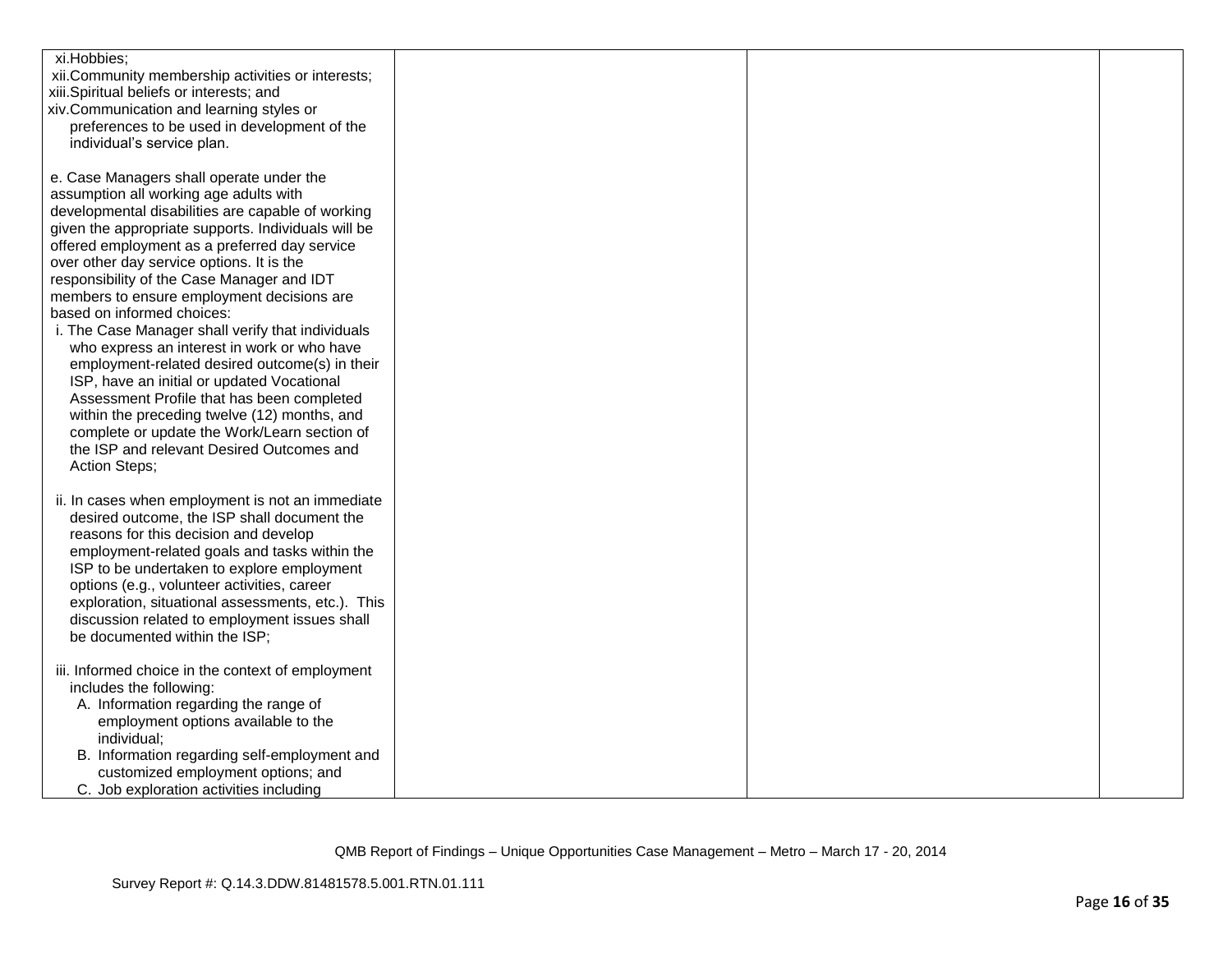| volunteer work and/or trial work                       |  |  |
|--------------------------------------------------------|--|--|
| opportunities.                                         |  |  |
|                                                        |  |  |
| iv. The Case Manager will ensure a discussion on       |  |  |
|                                                        |  |  |
| Meaningful Day activities for the individual           |  |  |
| occurs in the ISP meeting, and reflect such            |  |  |
| discussion in the ISP.                                 |  |  |
|                                                        |  |  |
| v. Secondary Freedom of Choice Process:                |  |  |
| C. At least annually, rights and responsibilities      |  |  |
|                                                        |  |  |
| are reviewed with the recipients and                   |  |  |
| guardians and they are reminded they may               |  |  |
| change providers and/or the types of                   |  |  |
| services they receive. At this time, Case              |  |  |
| Managers shall offer to review the current             |  |  |
| Secondary FOC list with individuals and                |  |  |
| guardians. If they are interested in changing          |  |  |
|                                                        |  |  |
| providers or service types, a new                      |  |  |
| Secondary FOC shall be completed.                      |  |  |
|                                                        |  |  |
| vi. Case Managers shall facilitate and maintain        |  |  |
| communication with the individual and their            |  |  |
| representative, other IDT members, providers           |  |  |
| and relevant parties to ensure the individual          |  |  |
| receives maximum benefit of their services and         |  |  |
|                                                        |  |  |
| revisions to the service plan are made as needed.      |  |  |
|                                                        |  |  |
| 3. Agency Requirements: H. Training: 2. All            |  |  |
| Case Managers are required to understand and to        |  |  |
| adhere to the Case Manager Code of Ethics.             |  |  |
|                                                        |  |  |
| Developmental Disabilities (DD) Waiver Service         |  |  |
| Standards effective 4/1/2007                           |  |  |
| <b>CHAPTER 4 III. CASE MANAGEMENT SERVICE</b>          |  |  |
| REQUIREMENTS - F. Case Manager ISP                     |  |  |
|                                                        |  |  |
| <b>Development Process:</b>                            |  |  |
| (1) The Case Manager meets with the individual in      |  |  |
| advance of the ISP meeting in order to enable the      |  |  |
| person to review current assessment information,       |  |  |
| prepare for the meeting, plan to facilitate or co-     |  |  |
| facilitate the meeting if the individual wishes and to |  |  |
| ensure greater and more informed participation.        |  |  |
|                                                        |  |  |
| (2) The Case Manager will discuss and offer the        |  |  |
|                                                        |  |  |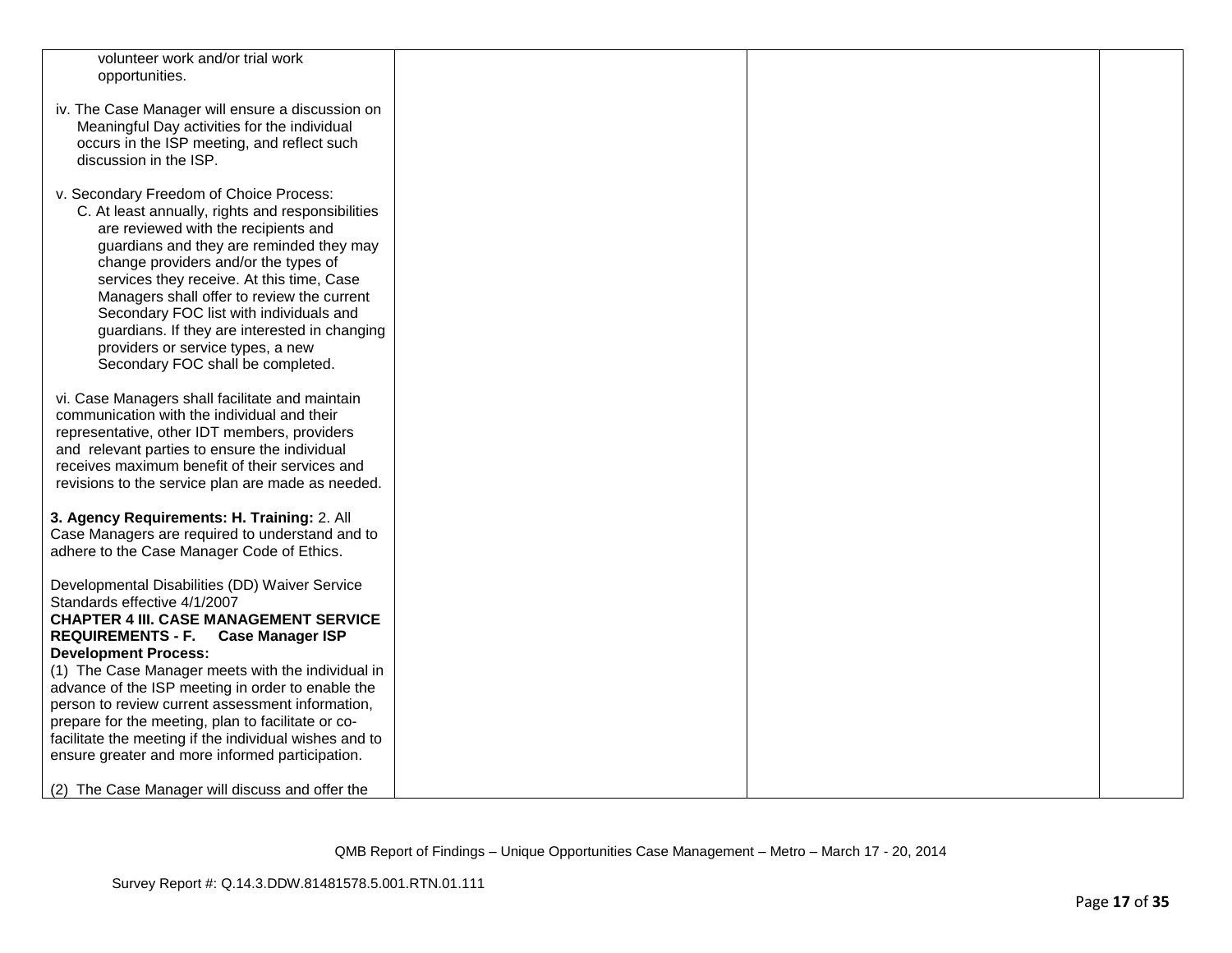| optional Personal Plan Facilitation service to the     |  |  |
|--------------------------------------------------------|--|--|
| individual to supplement the ISP planning process;     |  |  |
| if selected, the Case Manager will assist in           |  |  |
|                                                        |  |  |
| obtaining this service through the FOC process.        |  |  |
| This service is funded within the individual's ARA.    |  |  |
|                                                        |  |  |
| (3) The Case Manager convenes the IDT                  |  |  |
| members and a service plan is developed in             |  |  |
| accordance with the rule governing ISP                 |  |  |
| development (7.26.5 NMAC).                             |  |  |
|                                                        |  |  |
| (4) The Case Manager will advise the individual of     |  |  |
| his or her rights and responsibilities related to      |  |  |
| receipt of services, applicable federal and state      |  |  |
| laws and guidelines, DOH policies and procedures       |  |  |
| pertaining to the development and implementation       |  |  |
| of the ISP, confidentiality, abuse, neglect,           |  |  |
| exploitation, and appropriate grievance and appeal     |  |  |
| procedures. In addition, the Case Manager shall        |  |  |
| provide the individual and/or guardian with a copy     |  |  |
|                                                        |  |  |
| of the Case Management Code of Ethics at this          |  |  |
| time.                                                  |  |  |
|                                                        |  |  |
| (5) The Case Manager will clarify the individual's     |  |  |
| long-term vision through direct communication with     |  |  |
| the individual, and if needed, through                 |  |  |
| communication with family, guardians, friends and      |  |  |
| support providers and others who know the              |  |  |
| individual. Information gathered shall include, but is |  |  |
| not limited to the following:                          |  |  |
| (a) Strengths;                                         |  |  |
| (b) Capabilities;                                      |  |  |
| (c) Preferences;                                       |  |  |
| (d) Desires;                                           |  |  |
| (e) Cultural values;                                   |  |  |
| Relationships;<br>(f)                                  |  |  |
| Resources;<br>(g)                                      |  |  |
| (h) Functional skills in the community;                |  |  |
| Work interests and experiences;<br>(i)                 |  |  |
| Hobbies;<br>(j)                                        |  |  |
| Community membership activities or<br>(k)              |  |  |
| interests:                                             |  |  |
| Spiritual beliefs or interests; and<br>(1)             |  |  |
| (m) Communication and learning styles or               |  |  |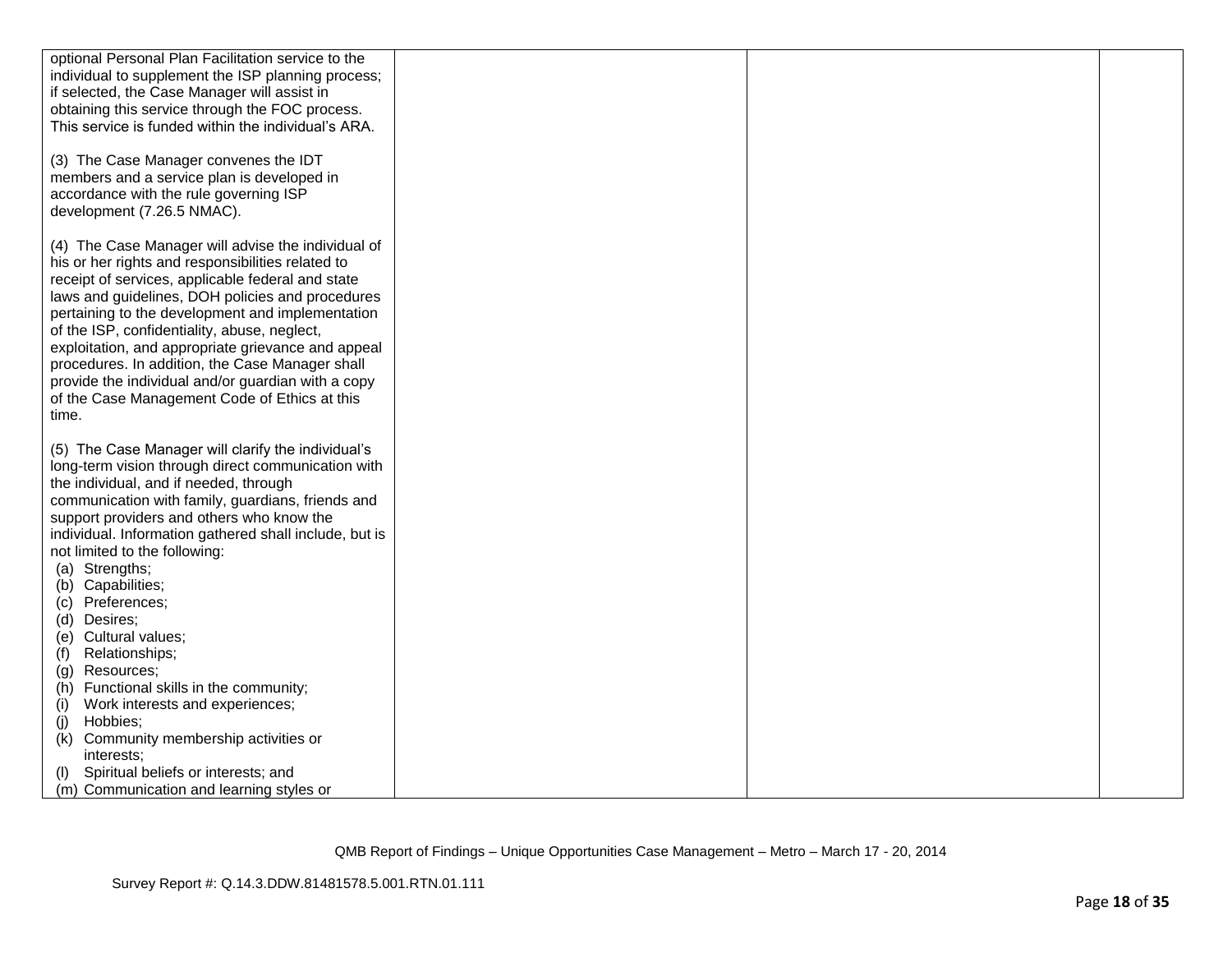| preferences to be used in development of the<br>individual's service plan.                     |  |  |
|------------------------------------------------------------------------------------------------|--|--|
|                                                                                                |  |  |
| (6) Case Managers shall operate under the                                                      |  |  |
| presumption that all working age adults with                                                   |  |  |
| developmental disabilities are capable of working                                              |  |  |
| given the appropriate supports. Individuals will be                                            |  |  |
| offered employment as a preferred day service<br>over other day service options. It is the     |  |  |
| responsibility of the Case Manager and all IDT                                                 |  |  |
| members to ensure that employment decisions are                                                |  |  |
| based on informed choices.                                                                     |  |  |
| (a) The Case Manager shall verify that all                                                     |  |  |
| Jackson Class members who express an                                                           |  |  |
| interest in work or who have employment-<br>related desired outcome(s) in the ISP have an      |  |  |
| initial or updated vocational assessment that                                                  |  |  |
| has been completed within the preceding twelve                                                 |  |  |
| $(12)$ months.                                                                                 |  |  |
| (b) In cases when employment is not an                                                         |  |  |
| immediate desired outcome, the ISP shall                                                       |  |  |
| document the reasons for this decision and<br>develop employment-related goals within the      |  |  |
| ISP that will be undertaken to explore                                                         |  |  |
| employment options (e.g., volunteer activities,                                                |  |  |
| career exploration, situational assessments,                                                   |  |  |
| etc.) This discussion related to employment<br>issues shall be documented within the ISP or on |  |  |
| the DDSD Decision Justification form.                                                          |  |  |
| (c) In the context of employment, informed                                                     |  |  |
| choices include the following:                                                                 |  |  |
| Information regarding the range of<br>(i)                                                      |  |  |
| employment options available to the                                                            |  |  |
| individual                                                                                     |  |  |
| (ii) Information regarding self-employment                                                     |  |  |
| and customized employment options                                                              |  |  |
| (iii) Job exploration activities including                                                     |  |  |
| volunteer work and/or trial work                                                               |  |  |
| opportunities                                                                                  |  |  |
| (7) The Case Manager will ensure discussion on                                                 |  |  |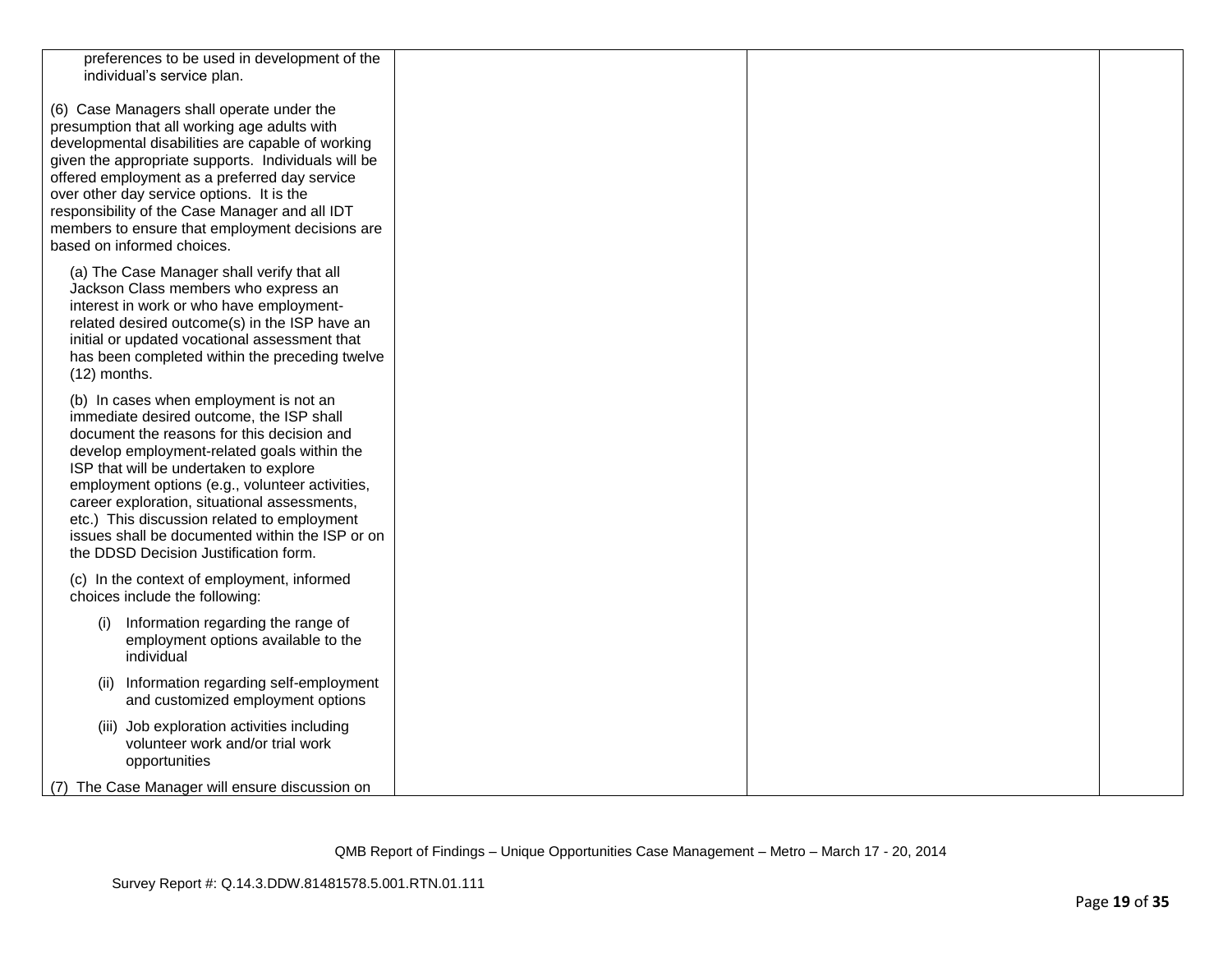| Meaningful Day activities for the individual in the<br>ISP meeting, and reflect such discussion in the ISP<br>"Meaningful Day Definition" section.                                                                                                                                                                                                                                                                                                                                                              |  |  |
|-----------------------------------------------------------------------------------------------------------------------------------------------------------------------------------------------------------------------------------------------------------------------------------------------------------------------------------------------------------------------------------------------------------------------------------------------------------------------------------------------------------------|--|--|
| (8) When a recipient of DD Waiver services has a<br>HAT score of 4, 5, or 6, medical consultation shall<br>be obtained for service planning and delivery,<br>including the ISP and relevant Health Care and<br>Crisis Prevention/Intervention Plans. Medical<br>consultation may be from a Provider Agency<br>Nurse, Primary Care Physician/Practitioner,<br>Regional Office Nurse, Continuum of Care Nurses<br>or Physicians including his or her Regional Medical<br>Consultant and/or RN Nurse Case Manager. |  |  |
| (9) For new allocations, the Case Manager will<br>submit the ISP to NMMUR only after a MAW letter<br>has been received, indicating the individual meets<br>financial and LOC eligibility.                                                                                                                                                                                                                                                                                                                       |  |  |
| (10) The Case Manager, with input from each<br>Provider Agency, shall complete the Individual<br>Specific Training Requirements section of the ISP<br>form listing all training needs specific to the<br>individual.                                                                                                                                                                                                                                                                                            |  |  |
| (11) The Case Manager shall complete the initial<br>ISP development within ninety (90) days as<br>required by DDSD.                                                                                                                                                                                                                                                                                                                                                                                             |  |  |
|                                                                                                                                                                                                                                                                                                                                                                                                                                                                                                                 |  |  |
|                                                                                                                                                                                                                                                                                                                                                                                                                                                                                                                 |  |  |
|                                                                                                                                                                                                                                                                                                                                                                                                                                                                                                                 |  |  |
|                                                                                                                                                                                                                                                                                                                                                                                                                                                                                                                 |  |  |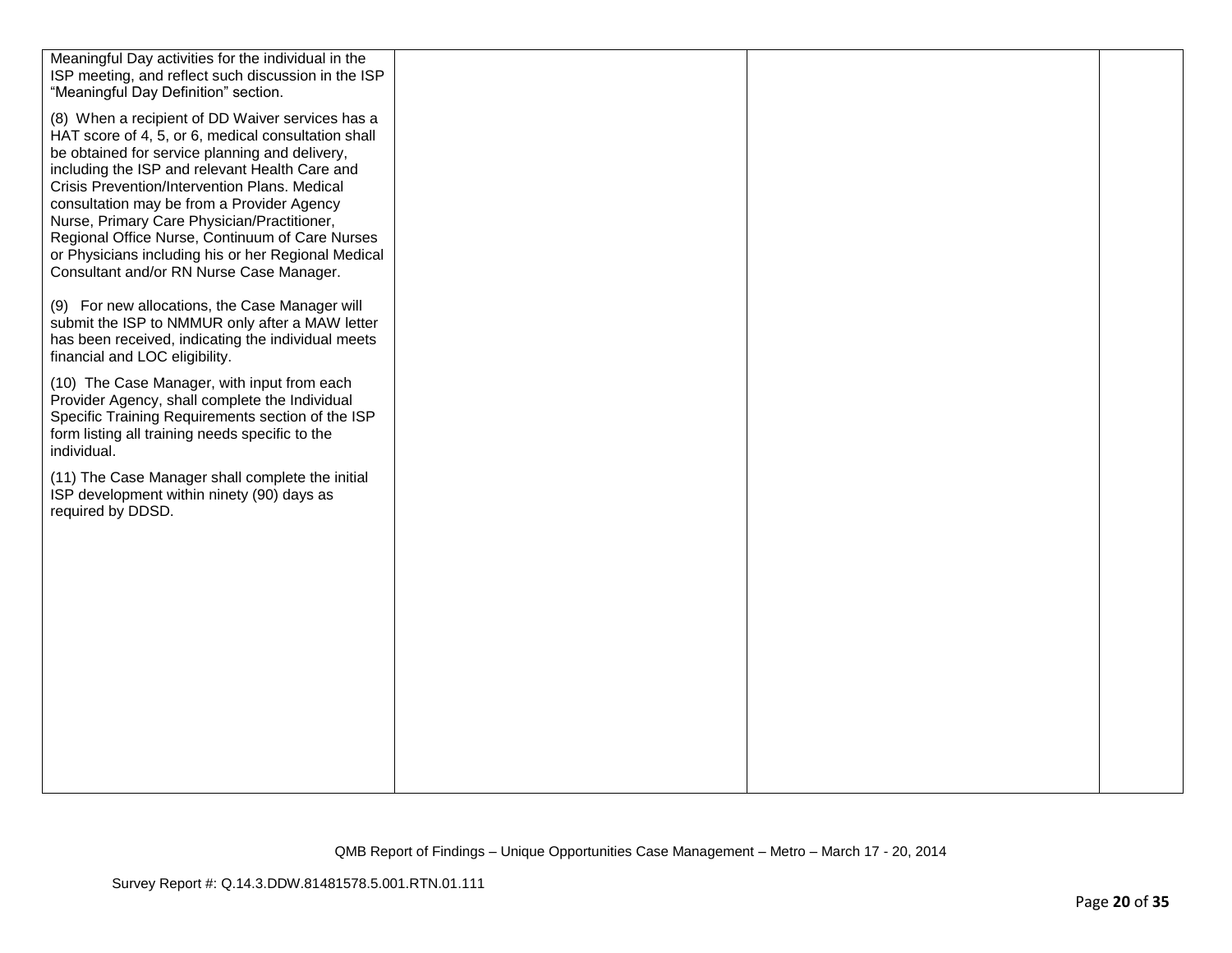| Tag # 4C09 Secondary FOC                                                                                                                                                                                                                                                                                                                                                                                                                       | <b>Standard Level Deficiency</b>                                                                                                                                                                                                                       |                                                                                                                            |  |
|------------------------------------------------------------------------------------------------------------------------------------------------------------------------------------------------------------------------------------------------------------------------------------------------------------------------------------------------------------------------------------------------------------------------------------------------|--------------------------------------------------------------------------------------------------------------------------------------------------------------------------------------------------------------------------------------------------------|----------------------------------------------------------------------------------------------------------------------------|--|
| Developmental Disabilities (DD) Waiver Service<br>Standards effective 11/1/2012 revised 4/23/2013<br><b>CHAPTER 4 (CMgt) 2. Service Requirements</b><br>C. Individual Service Planning: v. Secondary<br>Freedom of Choice Process:                                                                                                                                                                                                             | Based on record review, the Agency did not<br>maintain the Secondary Freedom of Choice<br>documentation (for current services) and/or<br>ensure individuals obtained all services through<br>the Freedom of Choice Process for 2 of 25<br>individuals. | <b>Provider:</b><br>State your Plan of Correction for the<br>deficiencies cited in this tag here: $\rightarrow$            |  |
| A. The Case Manager will obtain a current<br>Secondary Freedom of Choice (FOC) form<br>that includes all service providers offering<br>services in that region;                                                                                                                                                                                                                                                                                | Review of the Agency individual case files<br>revealed the following items were not found<br>and/or not agency specific to the individual's<br>current services:                                                                                       |                                                                                                                            |  |
| B. The Case Manager will present the<br>Secondary FOC form for each service to the<br>individual or authorized representative for<br>selection of direct service providers; and                                                                                                                                                                                                                                                                | • Secondary Freedom of Choice<br>Supported Employment (#4)<br>$\circ$<br>Occupational Therapy (#18)                                                                                                                                                    | <b>Provider:</b><br><b>Enter your ongoing Quality Assurance/Quality</b><br>Improvement processes as it related to this tag |  |
| C. At least annually, rights and responsibilities<br>are reviewed with the recipients and<br>guardians and they are reminded they may<br>change providers and/or the types of services<br>they receive. At this time, Case Managers<br>shall offer to review the current Secondary<br>FOC list with individuals and guardians. If<br>they are interested in changing providers or<br>service types, a new Secondary FOC shall be<br>completed. |                                                                                                                                                                                                                                                        | number here: $\rightarrow$                                                                                                 |  |
| Developmental Disabilities (DD) Waiver Service<br>Standards effective 4/1/2007<br><b>CHAPTER 4 III. CASE MANAGEMENT</b><br><b>SERVICE REQUIREMENTS</b><br><b>G. Secondary Freedom of Choice Process</b><br>(1) The Case Management Provider Agency<br>will ensure that it maintains a current<br>Secondary Freedom of Choice (FOC) form<br>that includes all service providers offering<br>services in that region.                            |                                                                                                                                                                                                                                                        |                                                                                                                            |  |
| (2) The Case Manager will present the<br>Secondary FOC form to the individual or<br>authorized representative for selection of                                                                                                                                                                                                                                                                                                                 |                                                                                                                                                                                                                                                        |                                                                                                                            |  |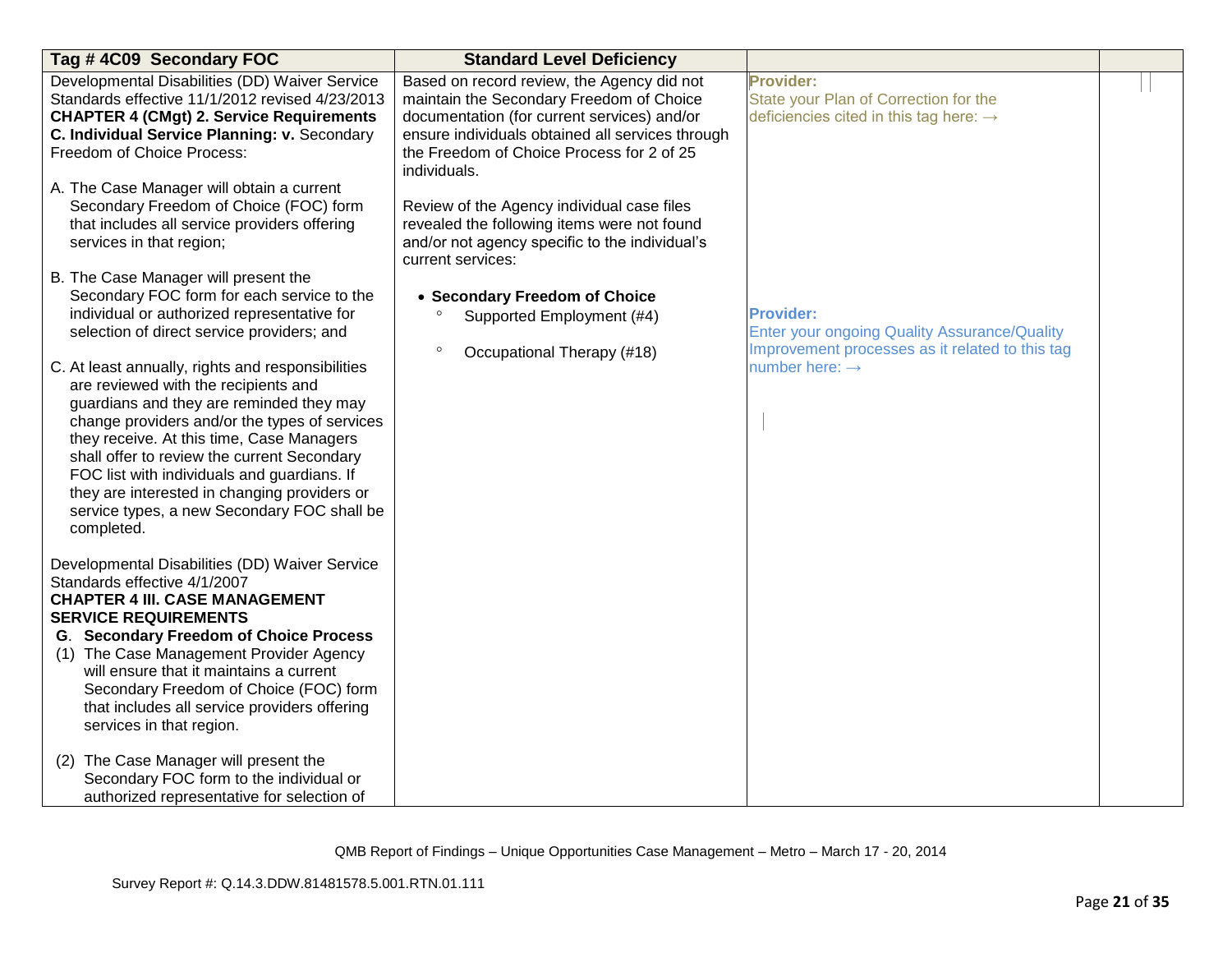| direct service providers.                                                                                                                                                                                                                                                                                                                                                                                                            |  |  |
|--------------------------------------------------------------------------------------------------------------------------------------------------------------------------------------------------------------------------------------------------------------------------------------------------------------------------------------------------------------------------------------------------------------------------------------|--|--|
| (3) At least annually, at the time rights and<br>responsibilities are reviewed, individuals<br>and guardians served will be reminded that<br>they may change providers at any time, as<br>well as change types of services. At this<br>time, Case Managers shall offer to review<br>the current Secondary FOC list with<br>individuals and guardians served. If they<br>are interested in changing, a new FOC<br>shall be completed. |  |  |
|                                                                                                                                                                                                                                                                                                                                                                                                                                      |  |  |
|                                                                                                                                                                                                                                                                                                                                                                                                                                      |  |  |
|                                                                                                                                                                                                                                                                                                                                                                                                                                      |  |  |
|                                                                                                                                                                                                                                                                                                                                                                                                                                      |  |  |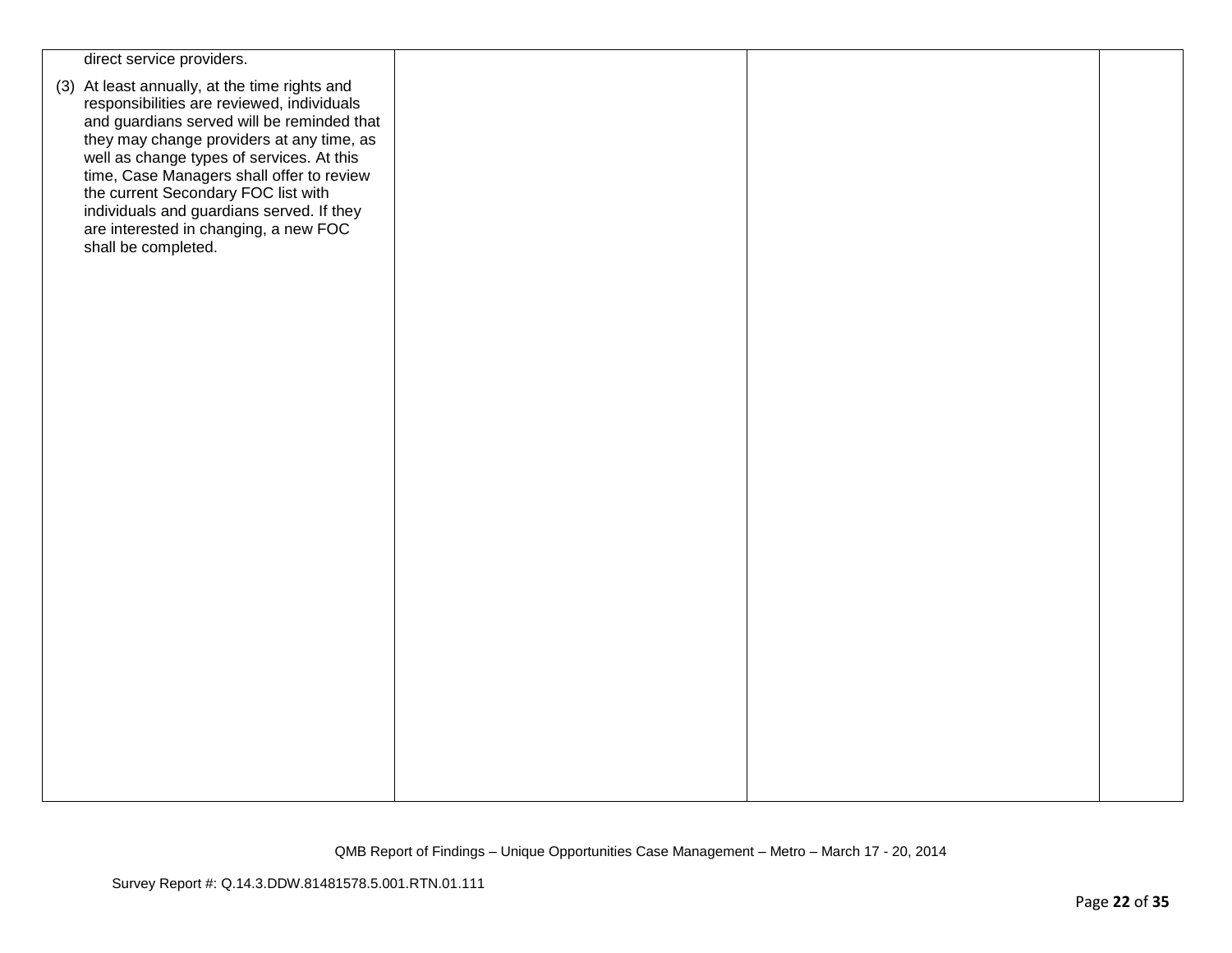| Tag #4C15.1 - QA Requirements -                                                                     | <b>Standard Level Deficiency</b>                                      |                                                     |  |
|-----------------------------------------------------------------------------------------------------|-----------------------------------------------------------------------|-----------------------------------------------------|--|
| <b>Annual / Semi-Annual Reports &amp;</b>                                                           |                                                                       |                                                     |  |
| <b>Provider Semi - Annual / Quarterly</b>                                                           |                                                                       |                                                     |  |
| <b>Reports</b>                                                                                      |                                                                       |                                                     |  |
| 7.26.5.17 DEVELOPMENT OF THE                                                                        | Based on record review, the Agency did not                            | Provider:                                           |  |
| <b>INDIVIDUAL SERVICE PLAN (ISP) -</b>                                                              | ensure that reports and the ISP met required                          | State your Plan of Correction for the               |  |
| <b>DISSEMINATION OF THE ISP,</b>                                                                    | timelines and included the required contents for                      | deficiencies cited in this tag here: $\rightarrow$  |  |
| <b>DOCUMENTATION AND COMPLIANCE:</b>                                                                | 4 of 25 individuals.                                                  |                                                     |  |
| C. Objective quantifiable data reporting progress                                                   |                                                                       |                                                     |  |
| or lack of progress towards stated outcomes,                                                        | Review of the Agency individual case files                            |                                                     |  |
| and action plans shall be maintained in the                                                         | revealed no evidence of quarterly/bi-annual                           |                                                     |  |
| individual's records at each provider agency<br>implementing the ISP. Provider agencies shall       | reports for the following:                                            |                                                     |  |
| use this data to evaluate the effectiveness of                                                      | • Family Living Annual Assessment                                     |                                                     |  |
| services provided. Provider agencies shall                                                          | $\degree$ Individual #12 – None found for 1/2013-                     |                                                     |  |
| submit to the case manager data reports and                                                         | 1/2014.                                                               |                                                     |  |
| individual progress summaries quarterly, or                                                         |                                                                       |                                                     |  |
| more frequently, as decided by the IDT.                                                             | • Community Inclusion - Customized                                    | <b>Provider:</b>                                    |  |
| These reports shall be included in the                                                              | <b>Community Supports Semi-Annual</b>                                 | <b>Enter your ongoing Quality Assurance/Quality</b> |  |
| individual's case management record, and used                                                       | <b>Reports:</b>                                                       | Improvement processes as it related to this tag     |  |
| by the team to determine the ongoing                                                                | <sup>o</sup> Individual #7 - None found for 9/2013-                   | number here: $\rightarrow$                          |  |
| effectiveness of the supports and services being                                                    | $2/2014$ .                                                            |                                                     |  |
| provided. Determination of effectiveness shall                                                      |                                                                       |                                                     |  |
| result in timely modification of supports and                                                       | ° Individual #12 - None found for 8/2013-                             |                                                     |  |
| services as needed.                                                                                 | 1/2014.                                                               |                                                     |  |
|                                                                                                     |                                                                       |                                                     |  |
| Developmental Disabilities (DD) Waiver Service                                                      | • Community Inclusion - Customized                                    |                                                     |  |
| Standards effective 11/1/2012 revised 4/23/2013<br><b>CHAPTER 4 (CMgt) 2. Service Requirements:</b> | <b>Community Supports Annual</b>                                      |                                                     |  |
| C. Individual Service Planning: The Case                                                            | Assessment:                                                           |                                                     |  |
| Manager is responsible for ensuring the ISP                                                         | $\degree$ Individual #12 – None found for 1/2013-                     |                                                     |  |
| addresses all the participant's assessed needs                                                      | 1/2014.                                                               |                                                     |  |
| and personal goals, either through DDW waiver                                                       |                                                                       |                                                     |  |
| services or other means. The Case Manager                                                           | • Community Inclusion - Community                                     |                                                     |  |
| ensures the ISP is updated/revised at least                                                         | <b>Integrated Employment Services Semi-</b><br><b>Annual Reports:</b> |                                                     |  |
| annually; or when warranted by changes in the                                                       | $\degree$ Individual #7 - None found for 6/2013 -                     |                                                     |  |
| participant's needs.                                                                                | 11/2013.                                                              |                                                     |  |
|                                                                                                     |                                                                       |                                                     |  |
| 1. The ISP is developed through a person-                                                           | • Physical Bi-Annual Progress Reports:                                |                                                     |  |
| centered planning process in accordance with                                                        | $\degree$ Individual #18 – None found for 2/2013-                     |                                                     |  |
| the rules governing ISP development [7.26.5]                                                        | 2/2014.                                                               |                                                     |  |
| NMAC] and includes:                                                                                 |                                                                       |                                                     |  |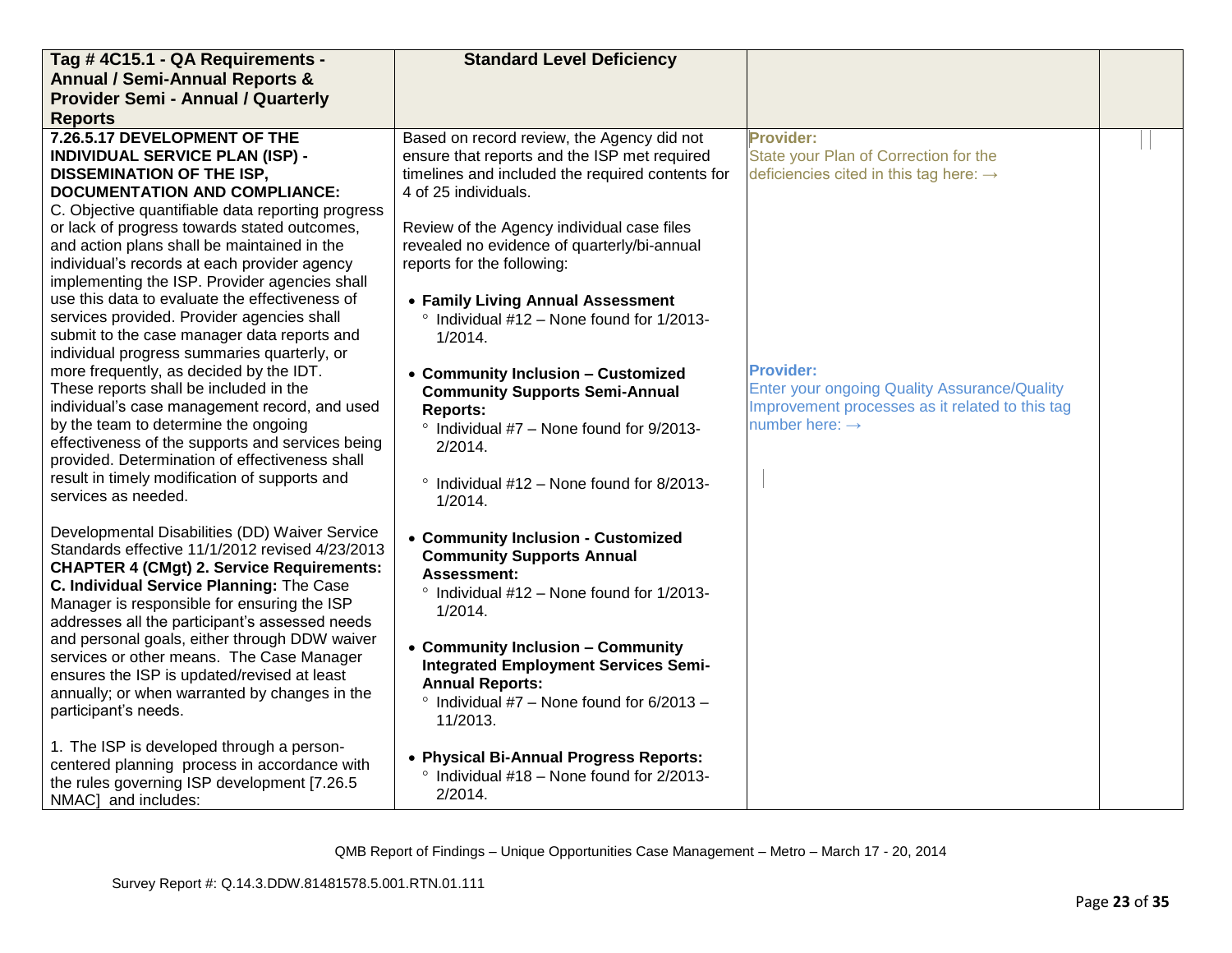| b. Sharing current assessments, including the<br>SIS assessment, semi-annual and quarterly<br>reports from all providers, including therapists<br>and BSCs. Current assessment shall be<br>distributed by the authors to all IDT members<br>at least fourteen (14) calendar days prior to<br>the annual IDT Meeting, in accordance with<br>the DDSD Consumer File Matrix<br>Requirements. The Case Manager shall<br>notify all IDT members of the annual IDT<br>meeting at least twenty one (21) calendar<br>days in advance: | • Nursing Semi-Annual Reports:<br>° Individual #6 - None found for 9/2013-<br>2/2014.<br>° Individual #18 - None found for 8/2013-<br>1/2014. |  |
|-------------------------------------------------------------------------------------------------------------------------------------------------------------------------------------------------------------------------------------------------------------------------------------------------------------------------------------------------------------------------------------------------------------------------------------------------------------------------------------------------------------------------------|-----------------------------------------------------------------------------------------------------------------------------------------------|--|
| D. Monitoring And Evaluation of Service<br>Delivery:<br>1. The Case Manager shall use a formal<br>ongoing monitoring process to evaluate the<br>quality, effectiveness, and appropriateness of<br>services and supports provided to the individual<br>specified in the ISP.                                                                                                                                                                                                                                                   |                                                                                                                                               |  |
| 5. The Case Manager must ensure at least<br>quarterly that:<br>a. Applicable Medical Emergency Response<br>Plans and/or BCIPs are in place in the<br>residence and at the day services<br>location(s) for all individuals who have<br>chronic medical condition(s) with potential<br>for life threatening complications, or<br>individuals with behavioral challenge(s) that<br>pose a potential for harm to themselves or<br>others; and                                                                                     |                                                                                                                                               |  |
| b. All applicable current Healthcare plans,<br><b>Comprehensive Aspiration Risk</b><br>Management Plan (CARMP), Positive<br>Behavior Support Plan (PBSP or other<br>applicable behavioral support plans(such<br>as BCIP, PPMP, or RMP), and written<br>Therapy Support Plans are in place in the<br>residence and day service sites for<br>individuals who receive Living Supports                                                                                                                                            |                                                                                                                                               |  |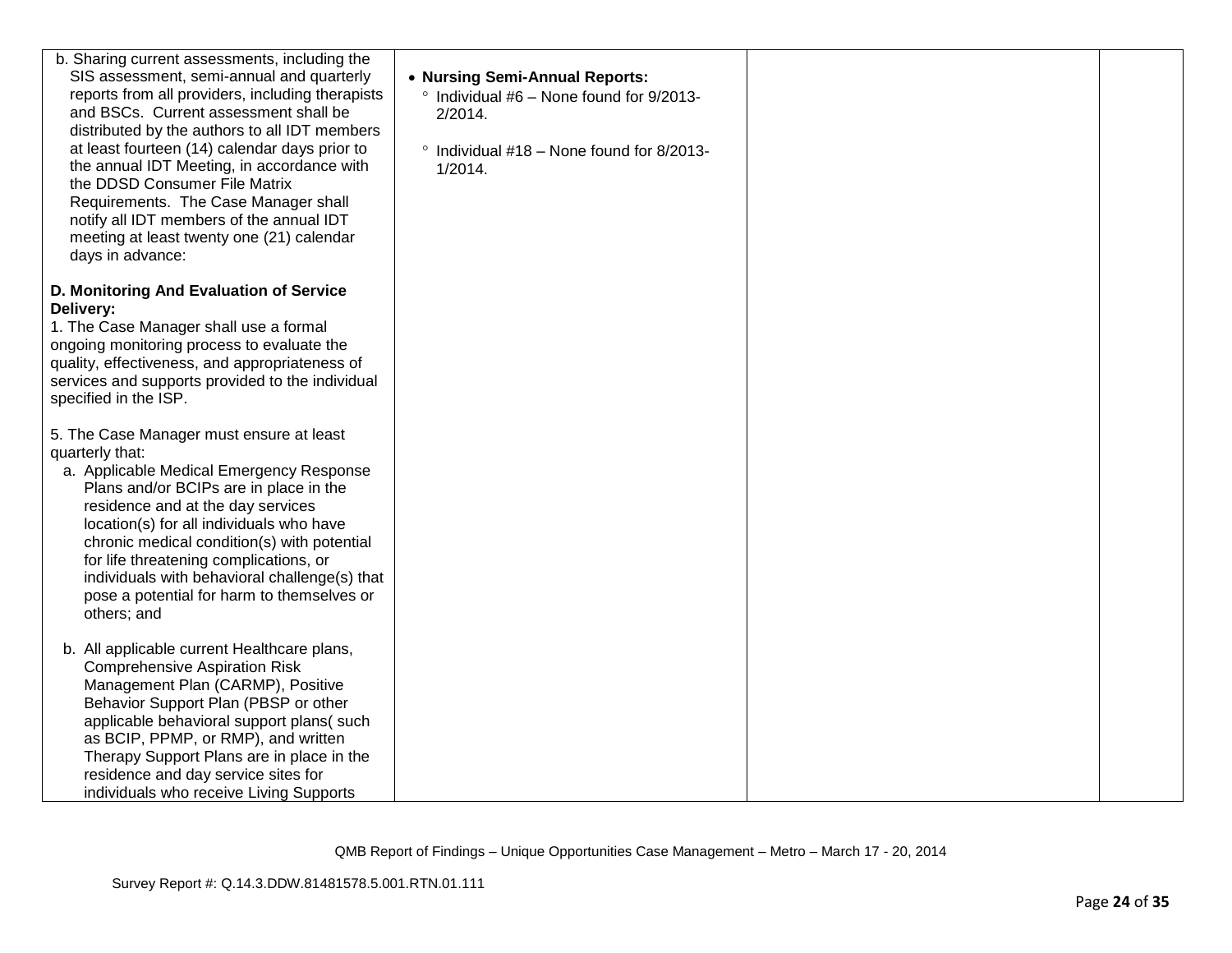| and/or Customized Community Supports              |  |  |
|---------------------------------------------------|--|--|
| (day services), and who have such plans.          |  |  |
|                                                   |  |  |
|                                                   |  |  |
| 6. The Case Managers will report all suspected    |  |  |
| abuse, neglect or exploitation as required by     |  |  |
| <b>New Mexico Statutes;</b>                       |  |  |
|                                                   |  |  |
|                                                   |  |  |
| 7. If concerns regarding the health or safety of  |  |  |
| the individual are documented during monitoring   |  |  |
| or assessment activities, the Case Manager        |  |  |
|                                                   |  |  |
| shall immediately notify appropriate supervisory  |  |  |
| personnel within the Provider Agency and          |  |  |
| document the concern. In situations where the     |  |  |
| concern is not urgent the provider agency will be |  |  |
| allowed up to fifteen (15) business days to       |  |  |
|                                                   |  |  |
| remediate or develop an acceptable plan of        |  |  |
| remediation.                                      |  |  |
|                                                   |  |  |
| 8. If the Case Manager's reported concerns are    |  |  |
|                                                   |  |  |
| not remedied by the Provider Agency within a      |  |  |
| reasonable, mutually agreed period of time, the   |  |  |
| concern shall be reported in writing to the       |  |  |
| respective DDSD Regional Office:                  |  |  |
|                                                   |  |  |
|                                                   |  |  |
| a. Submit the DDSD Regional Office Request        |  |  |
| for Intervention form (RORI); including           |  |  |
| documentation of requests and attempts (at        |  |  |
|                                                   |  |  |
| least two) to resolve the issue(s).               |  |  |
|                                                   |  |  |
| b. The Case Management Provider Agency            |  |  |
| will keep a copy of the RORI in the               |  |  |
| individual's record.                              |  |  |
|                                                   |  |  |
|                                                   |  |  |
| 9. Conduct an online review in the Therap         |  |  |
| system to ensure that electronic Comprehensive    |  |  |
| Health Assessment Tools (e-CHATs) and Health      |  |  |
|                                                   |  |  |
| Passports are current for those individuals       |  |  |
| selected for the Quarterly ISP QA Review.         |  |  |
|                                                   |  |  |
| 10. The Case Manager will ensure Living           |  |  |
|                                                   |  |  |
| Supports are delivered in accordance with         |  |  |
| standards, including the minimum of thirty (30)   |  |  |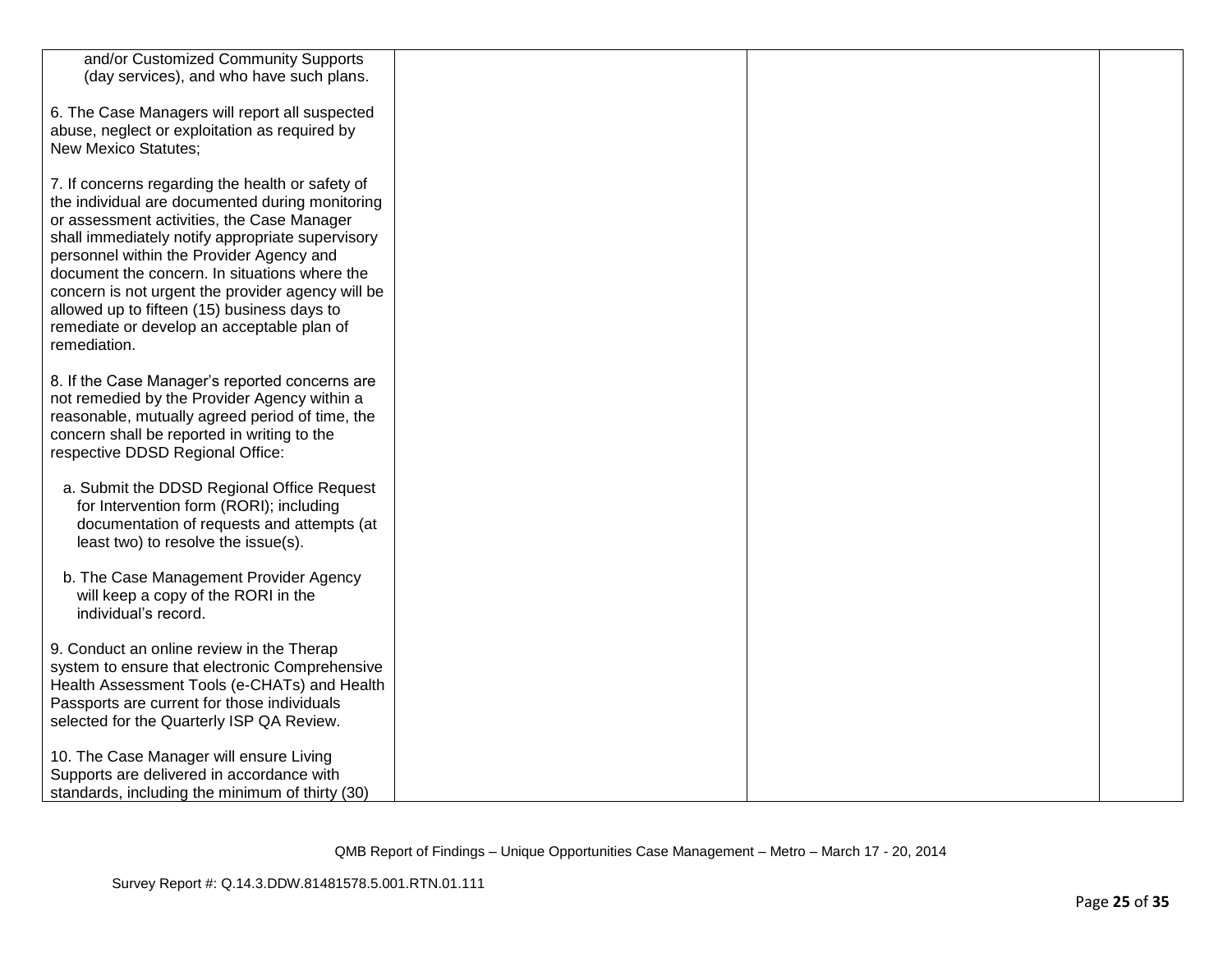| hours per week of planned activities outside the                                                                                                                                             |  |  |
|----------------------------------------------------------------------------------------------------------------------------------------------------------------------------------------------|--|--|
| residence. If the planned activities are not                                                                                                                                                 |  |  |
| possible due to the needs of the individual, the                                                                                                                                             |  |  |
| ISP will contain an outcome that addresses an                                                                                                                                                |  |  |
| appropriate level of community integration for                                                                                                                                               |  |  |
| the individual. These activities do not need to                                                                                                                                              |  |  |
| be limited to paid supports but may include                                                                                                                                                  |  |  |
| independent or leisure activities with natural<br>supports appropriate to the needs of individual.                                                                                           |  |  |
|                                                                                                                                                                                              |  |  |
| 11. For individuals with Intensive Medical Living<br>Services, the IDT is not required to plan for at<br>least thirty (30) hours per week of planned<br>activities outside of the residence. |  |  |
| Developmental Disabilities (DD) Waiver Service                                                                                                                                               |  |  |
| Standards effective 4/1/2007                                                                                                                                                                 |  |  |
| <b>CHAPTER 4 IV. CASE MANAGEMENT</b>                                                                                                                                                         |  |  |
| <b>PROVIDER AGENCY REQUIREMENTS</b>                                                                                                                                                          |  |  |
| <b>Quality Assurance Requirements: Case</b><br>C.                                                                                                                                            |  |  |
| Management Provider Agencies will use an                                                                                                                                                     |  |  |
| Internal Quality Assurance and                                                                                                                                                               |  |  |
| Improvement Plan that must be submitted                                                                                                                                                      |  |  |
| to and reviewed by the Statewide Case                                                                                                                                                        |  |  |
| Management Coordinator, that shall include                                                                                                                                                   |  |  |
| but is not limited to the following:                                                                                                                                                         |  |  |
| Case Management Provider Agencies are<br>(1)                                                                                                                                                 |  |  |
| to:                                                                                                                                                                                          |  |  |
| (a) Use a formal ongoing monitoring protocol                                                                                                                                                 |  |  |
| that provides for the evaluation of quality,                                                                                                                                                 |  |  |
| effectiveness and continued need for                                                                                                                                                         |  |  |
| services and supports provided to the                                                                                                                                                        |  |  |
| individual. This protocol shall be written                                                                                                                                                   |  |  |
| and its implementation documented.                                                                                                                                                           |  |  |
| Assure that reports and ISPs meet                                                                                                                                                            |  |  |
| required timelines and include required                                                                                                                                                      |  |  |
| content.                                                                                                                                                                                     |  |  |
|                                                                                                                                                                                              |  |  |
| Conduct a quarterly review of progress<br>(C)<br>reports from service providers to verify                                                                                                    |  |  |
| that the individual's desired outcomes                                                                                                                                                       |  |  |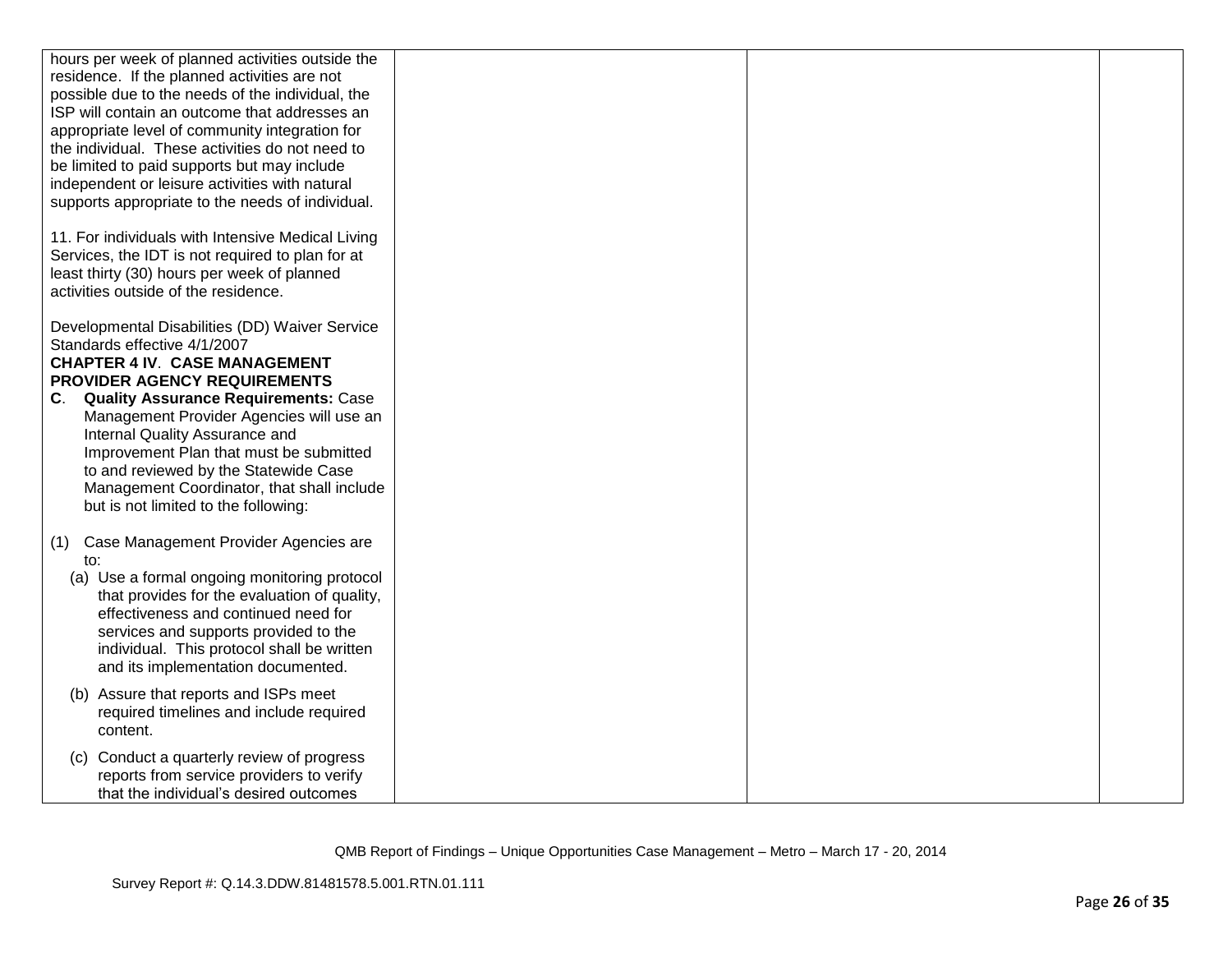| and action plans remain appropriate and<br>realistic.                                                                                                                                                                                                                                                                                                                                                    |  |  |
|----------------------------------------------------------------------------------------------------------------------------------------------------------------------------------------------------------------------------------------------------------------------------------------------------------------------------------------------------------------------------------------------------------|--|--|
| (i) If the service providers' quarterly<br>reports are not received by the Case<br>Management Provider Agency within<br>fourteen (14) days following the end of<br>the quarter, the Case Management<br>Provider Agency is to contact the<br>service provider in writing requesting<br>the report within one week from that<br>date.                                                                      |  |  |
| If the quarterly report is not received<br>(11)<br>within one week of the written request,<br>the Case Management Provider<br>Agency is to contact the respective<br>DDSD Regional Office in writing within<br>one business day for assistance in<br>obtaining required reports.                                                                                                                         |  |  |
| (d) Assure at least quarterly that Crisis<br>Prevention/Intervention Plans are in<br>place in the residence and at the Provider<br>Agency of the Day Services for all<br>individuals who have chronic medical<br>condition(s) with potential for life<br>threatening complications and/or who<br>have behavioral challenge(s) that pose a<br>potential for harm to themselves or<br>others.              |  |  |
| (e) Assure at least quarterly that a current<br>Health Care Plan (HCP) is in place in the<br>residence and day service site for<br>individuals who receive Community Living<br>or Day Services and who have a HAT<br>score of 4, 5, or 6. During face-to-face<br>visits and review of quarterly reports, the<br>Case Manager is required to verify that<br>the Health Care Plan is being<br>implemented. |  |  |
| <b>Assure that Community Living Services</b><br>(1)                                                                                                                                                                                                                                                                                                                                                      |  |  |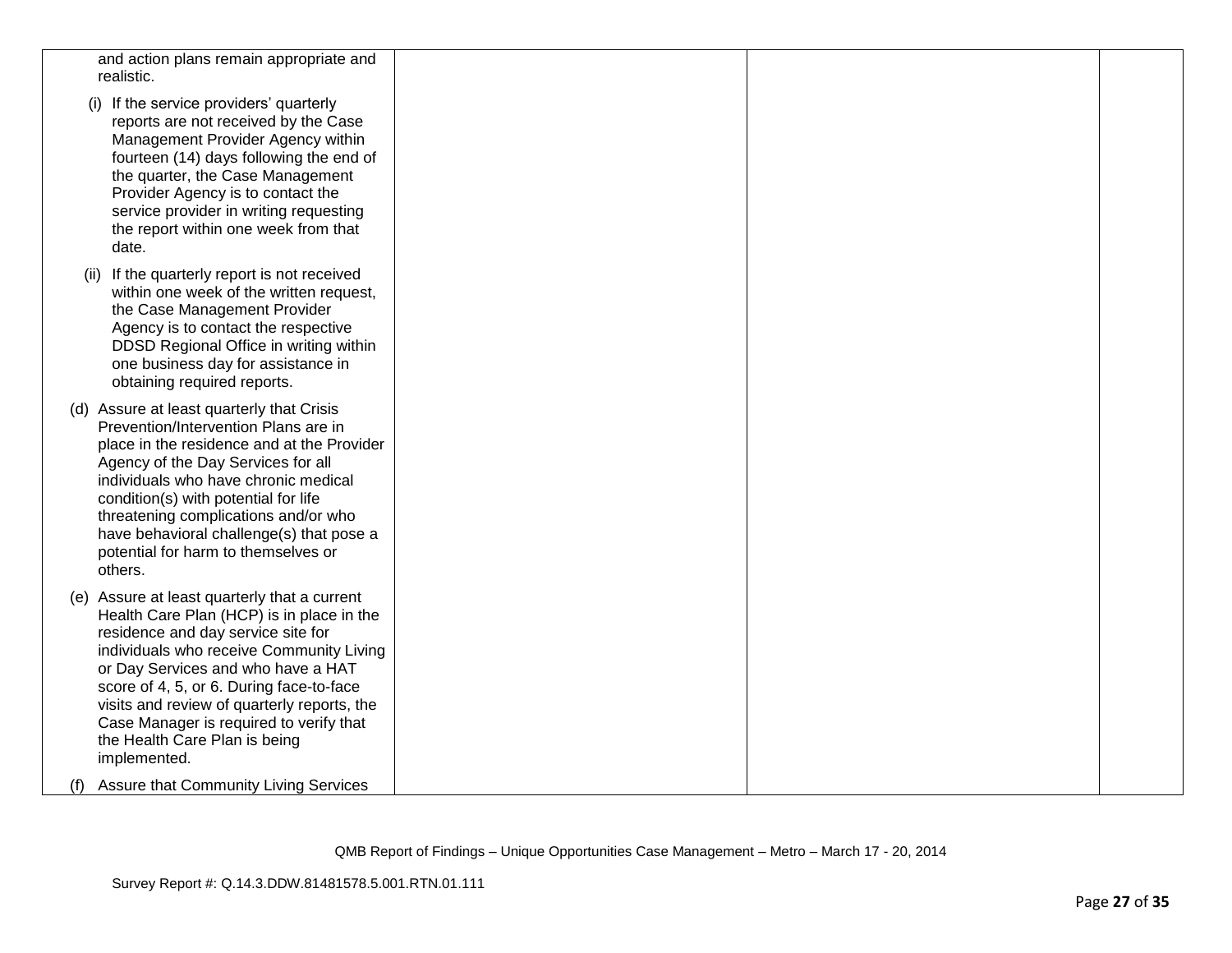| residence. If this is not possible due to                                                                                                                                                                                                                                                                                                                                                                                                                                                                                                                                                                                                                                                                                                                                                                                                                                                                                                                                                                                                                                                                                                                                                                                                                     |     | are delivered in accordance with                                                                                                      |
|---------------------------------------------------------------------------------------------------------------------------------------------------------------------------------------------------------------------------------------------------------------------------------------------------------------------------------------------------------------------------------------------------------------------------------------------------------------------------------------------------------------------------------------------------------------------------------------------------------------------------------------------------------------------------------------------------------------------------------------------------------------------------------------------------------------------------------------------------------------------------------------------------------------------------------------------------------------------------------------------------------------------------------------------------------------------------------------------------------------------------------------------------------------------------------------------------------------------------------------------------------------|-----|---------------------------------------------------------------------------------------------------------------------------------------|
| the needs of the individual, a goal shall<br>be developed that focuses on appropriate<br>levels of community integration. These<br>activities do not need to be limited to paid<br>supports but may include independent or<br>leisure activities appropriate to the<br>individual.<br>individuals regarding case management<br>services. A copy of the summary is due<br>each December 10 <sup>th</sup> to the respective<br>DDSD Regional Office, along with a<br>description of actions taken to address<br>suggestions and problems identified in<br>the survey.<br>providers delivering services and<br>products to the individual.<br>Establish and implement a written<br>grievance procedure.<br>Notify appropriate supervisory personnel<br>within the Provider Agency if concerns<br>are noted during monitoring or<br>assessment activities related to any of<br>the above requirements. If such concerns<br>are not remedied by the Provider Agency<br>within a reasonable mutually agreed<br>period of time, the concern shall be<br>reported in writing to the respective<br>DDSD Regional Office and/or DHI as<br>appropriate to the nature of the concern.<br>This does not preclude Case Managers'<br>obligations to report abuse, neglect or |     | standards, including responsibility of the<br>IDT Members to plan for at least 30 hours<br>per week of planned activities outside the |
| (g) Perform annual satisfaction surveys with                                                                                                                                                                                                                                                                                                                                                                                                                                                                                                                                                                                                                                                                                                                                                                                                                                                                                                                                                                                                                                                                                                                                                                                                                  |     |                                                                                                                                       |
| (h) Maintain regular communication with all<br>(i)                                                                                                                                                                                                                                                                                                                                                                                                                                                                                                                                                                                                                                                                                                                                                                                                                                                                                                                                                                                                                                                                                                                                                                                                            |     |                                                                                                                                       |
|                                                                                                                                                                                                                                                                                                                                                                                                                                                                                                                                                                                                                                                                                                                                                                                                                                                                                                                                                                                                                                                                                                                                                                                                                                                               |     |                                                                                                                                       |
|                                                                                                                                                                                                                                                                                                                                                                                                                                                                                                                                                                                                                                                                                                                                                                                                                                                                                                                                                                                                                                                                                                                                                                                                                                                               |     |                                                                                                                                       |
|                                                                                                                                                                                                                                                                                                                                                                                                                                                                                                                                                                                                                                                                                                                                                                                                                                                                                                                                                                                                                                                                                                                                                                                                                                                               | (i) |                                                                                                                                       |
| exploitation as required by New Mexico                                                                                                                                                                                                                                                                                                                                                                                                                                                                                                                                                                                                                                                                                                                                                                                                                                                                                                                                                                                                                                                                                                                                                                                                                        |     |                                                                                                                                       |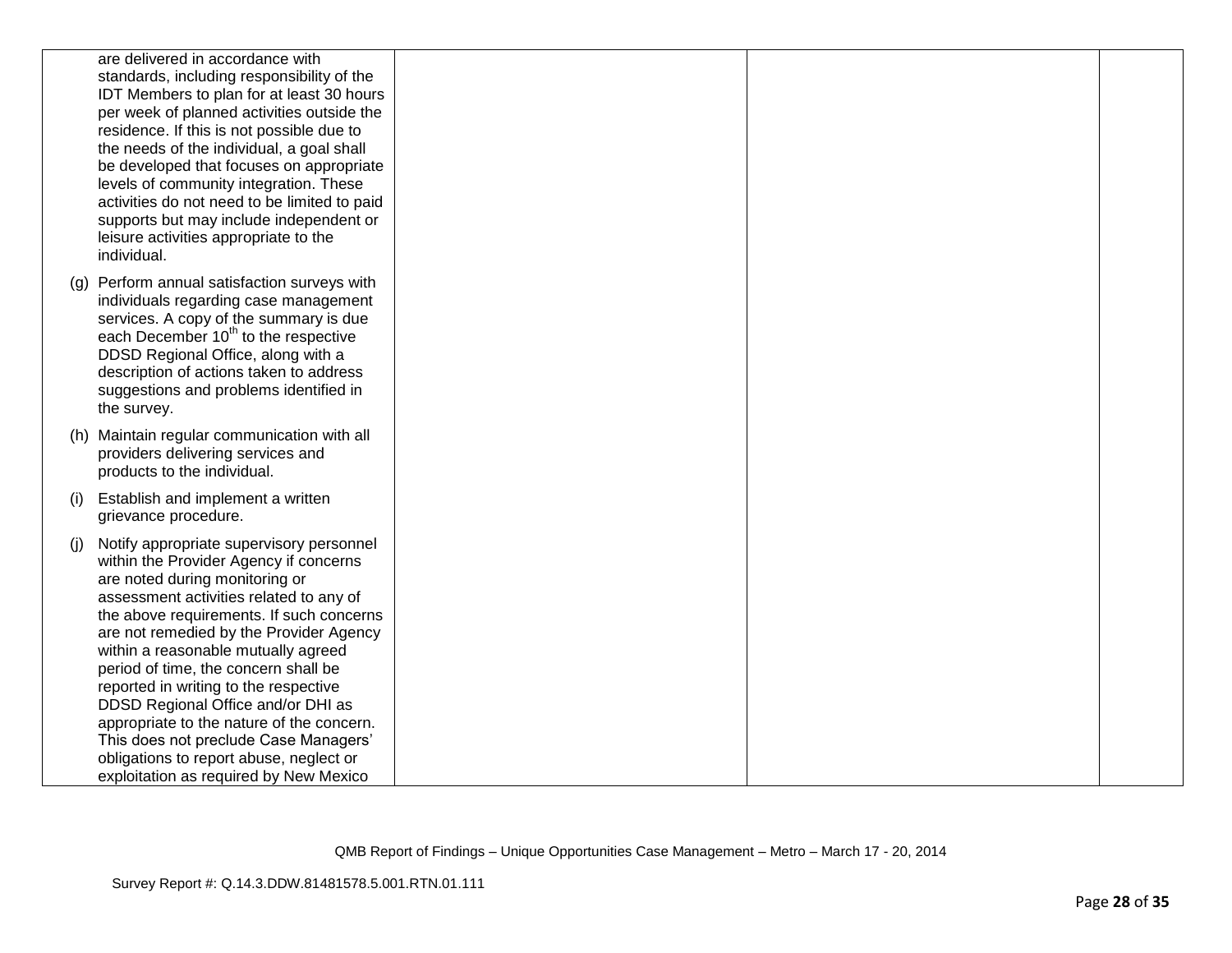| Statute.                                                                                                                                                                                                                                                                                                                            |  |  |
|-------------------------------------------------------------------------------------------------------------------------------------------------------------------------------------------------------------------------------------------------------------------------------------------------------------------------------------|--|--|
| (k) Utilize and submit the "Request for DDSD<br>Regional Office Intervention" form as<br>needed, such as when providers are not<br>responsive in addressing a quality<br>assurance concern. The Case<br>Management Provider Agency is required<br>to keep a copy in the individual's file.                                          |  |  |
| Case Managers and Case Management<br>(2)<br>Provider Agencies are required to promote<br>and comply with the Case Management<br>Code of Ethics:                                                                                                                                                                                     |  |  |
| (a) Case Managers shall provide the<br>individual/guardian with a copy of the<br>Code of Ethics when Addendum A is<br>signed.                                                                                                                                                                                                       |  |  |
| (b) Complaints against a Case Manager for<br>violation of the Code of Ethics brought to<br>the attention of DDSD will be sent to the<br>Case Manager's supervisor who is<br>required to respond within 10 working<br>days to DDSD with detailed actions<br>taken. DDSD reserves the right to<br>forward such complaints to the IRC. |  |  |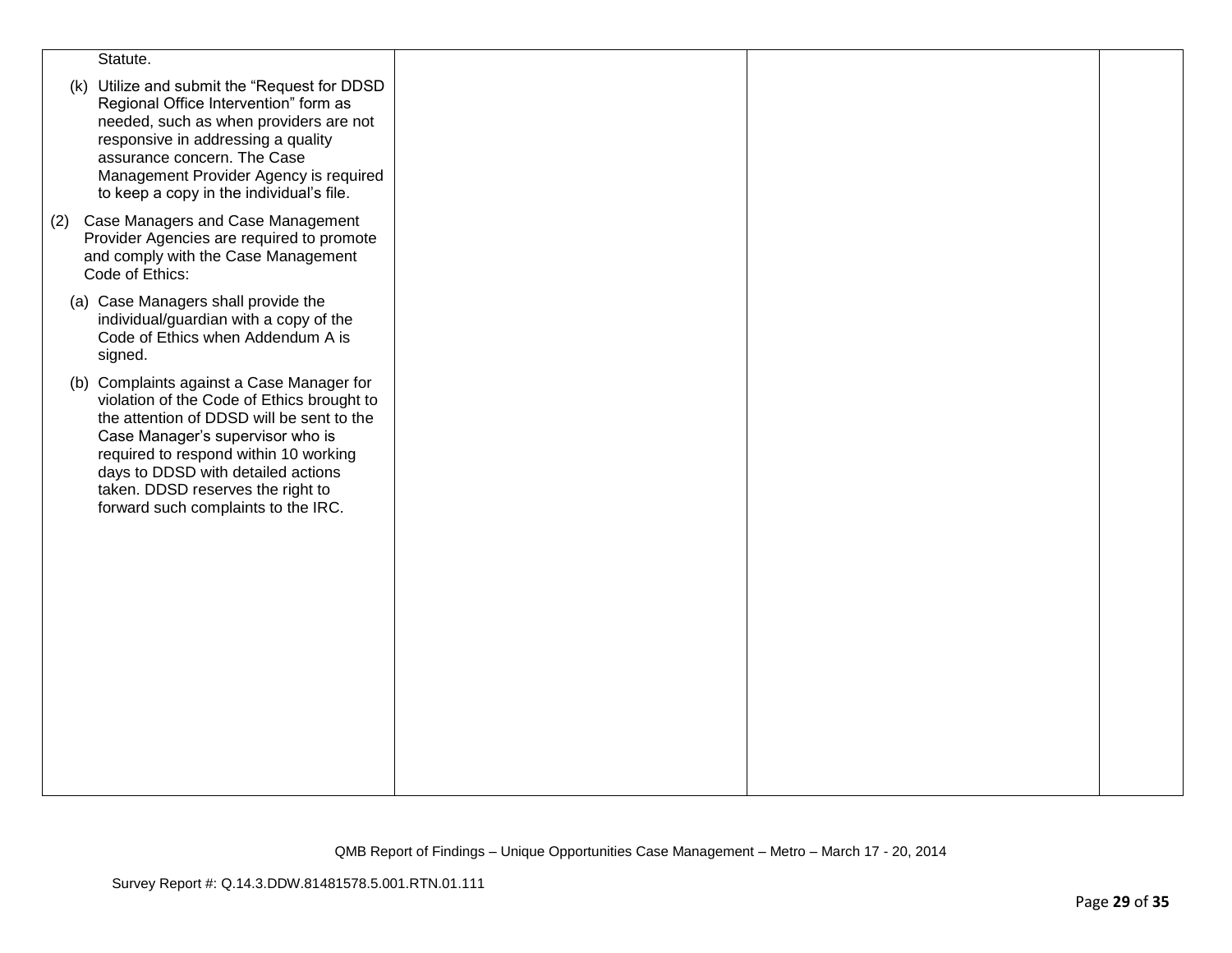| <b>Standard of Care</b>                                                                       | <b>Deficiencies</b>                            | <b>Agency Plan of Correction, On-going</b><br><b>QA/QI &amp; Responsible Party</b>                                                  | <b>Date</b><br><b>Due</b> |
|-----------------------------------------------------------------------------------------------|------------------------------------------------|-------------------------------------------------------------------------------------------------------------------------------------|---------------------------|
|                                                                                               |                                                | CMS Assurance - Qualified Providers - The State monitors non-licensed/non-certified providers to assure adherence to waiver         |                           |
|                                                                                               |                                                | requirements. The State implements its policies and procedures for verifying that provider training is conducted in accordance with |                           |
| State requirements and the approved waiver.                                                   |                                                |                                                                                                                                     |                           |
| Tag #4C17 Case Manager Qualifications                                                         | <b>Standard Level Deficiency</b>               |                                                                                                                                     |                           |
| - Required Training                                                                           |                                                |                                                                                                                                     |                           |
| Developmental Disabilities (DD) Waiver Service                                                | Based on record review, the Agency did not     | Provider:                                                                                                                           |                           |
| Standards effective 11/1/2012 revised 4/23/2013                                               | ensure that Training requirements were met for | State your Plan of Correction for the                                                                                               |                           |
| <b>CHAPTER 4 (CMgt) 3. Agency Requirements:</b>                                               | 1 of 7 Case Managers.                          | deficiencies cited in this tag here: $\rightarrow$                                                                                  |                           |
| C. Programmatic Requirements: H. Training:                                                    | Review of Case Manager training records found  |                                                                                                                                     |                           |
| 1. Within specified timelines, Case Managers                                                  | no evidence of the following required          |                                                                                                                                     |                           |
| shall meet the requirements for training as                                                   | DOH/DDSD trainings being completed:            |                                                                                                                                     |                           |
| specified in the DDSD Policy T-002: Training                                                  |                                                |                                                                                                                                     |                           |
| Requirements for Case Management Staff                                                        | Promoting Effective Teamwork (#205)            |                                                                                                                                     |                           |
| Policy. All Case Management Provider                                                          |                                                |                                                                                                                                     |                           |
| Agencies are required to report personnel                                                     |                                                |                                                                                                                                     |                           |
| training status to the DDSD Statewide Training<br>Database as specified in the DDSD Policy T- |                                                |                                                                                                                                     |                           |
| 001                                                                                           |                                                | <b>Provider:</b>                                                                                                                    |                           |
|                                                                                               |                                                | <b>Enter your ongoing Quality Assurance/Quality</b>                                                                                 |                           |
| 2. All Case Managers are required to                                                          |                                                | Improvement processes as it related to this tag                                                                                     |                           |
| understand and to adhere to the Case Manager                                                  |                                                | number here: $\rightarrow$                                                                                                          |                           |
| Code of Ethics.                                                                               |                                                |                                                                                                                                     |                           |
|                                                                                               |                                                |                                                                                                                                     |                           |
| <b>Department of Health (DOH)</b><br><b>Developmental Disabilities Supports Division</b>      |                                                |                                                                                                                                     |                           |
| (DDSD) Policy - Policy Title: Training                                                        |                                                |                                                                                                                                     |                           |
| <b>Requirements for Case Management Agency</b>                                                |                                                |                                                                                                                                     |                           |
| Staff Policy - Eff. March 1, 2007 II. POLICY                                                  |                                                |                                                                                                                                     |                           |
| <b>STATEMENTS:</b>                                                                            |                                                |                                                                                                                                     |                           |
| A. Individuals shall receive services from                                                    |                                                |                                                                                                                                     |                           |
| competent and qualified case managers.                                                        |                                                |                                                                                                                                     |                           |
| B. Case management staff shall complete                                                       |                                                |                                                                                                                                     |                           |
| individual-specific (formerly known as                                                        |                                                |                                                                                                                                     |                           |
| "Addendum B") training requirements in                                                        |                                                |                                                                                                                                     |                           |
| accordance with the specifications described in                                               |                                                |                                                                                                                                     |                           |
| the individual service plan (ISP) of each                                                     |                                                |                                                                                                                                     |                           |
| individual served.                                                                            |                                                |                                                                                                                                     |                           |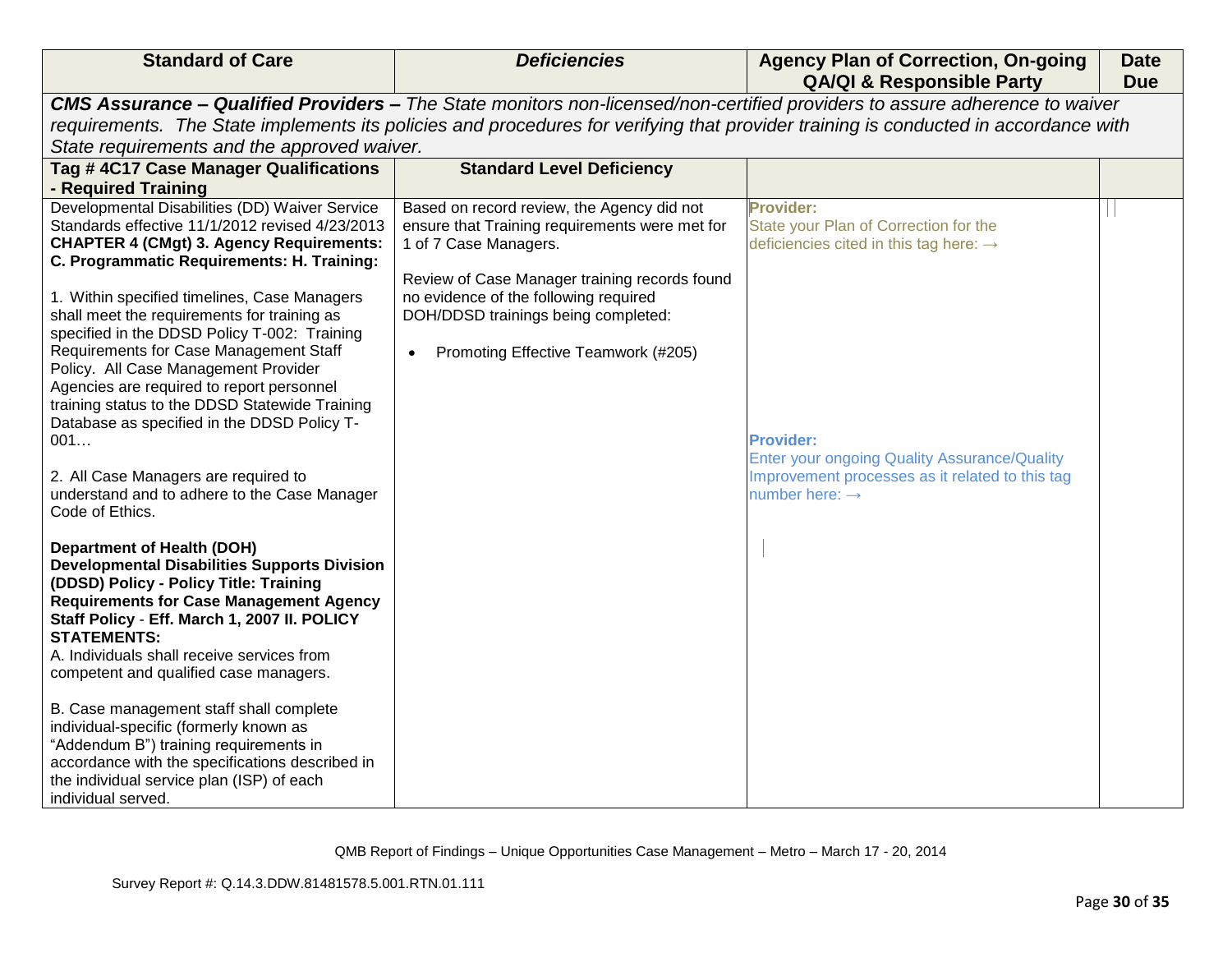| C. Case management staff shall complete<br>training on DOH-approved incident reporting<br>procedures in accordance with 7 NMAC 1.13.                                                                          |  |  |
|---------------------------------------------------------------------------------------------------------------------------------------------------------------------------------------------------------------|--|--|
| D. In addition to the applicable requirements<br>described in policy statements $B - C$ (above),<br>case managers and case management<br>supervisors shall complete DDSD-approved<br>core curriculum training |  |  |
| E. Substitutes shall comply with the training<br>requirements of the staff for whom they are<br>substituting.                                                                                                 |  |  |
| F. To complete a core curriculum-training<br>course, trainees shall achieve 100%<br>competency rating during the competency<br>verification process.                                                          |  |  |
|                                                                                                                                                                                                               |  |  |
|                                                                                                                                                                                                               |  |  |
|                                                                                                                                                                                                               |  |  |
|                                                                                                                                                                                                               |  |  |
|                                                                                                                                                                                                               |  |  |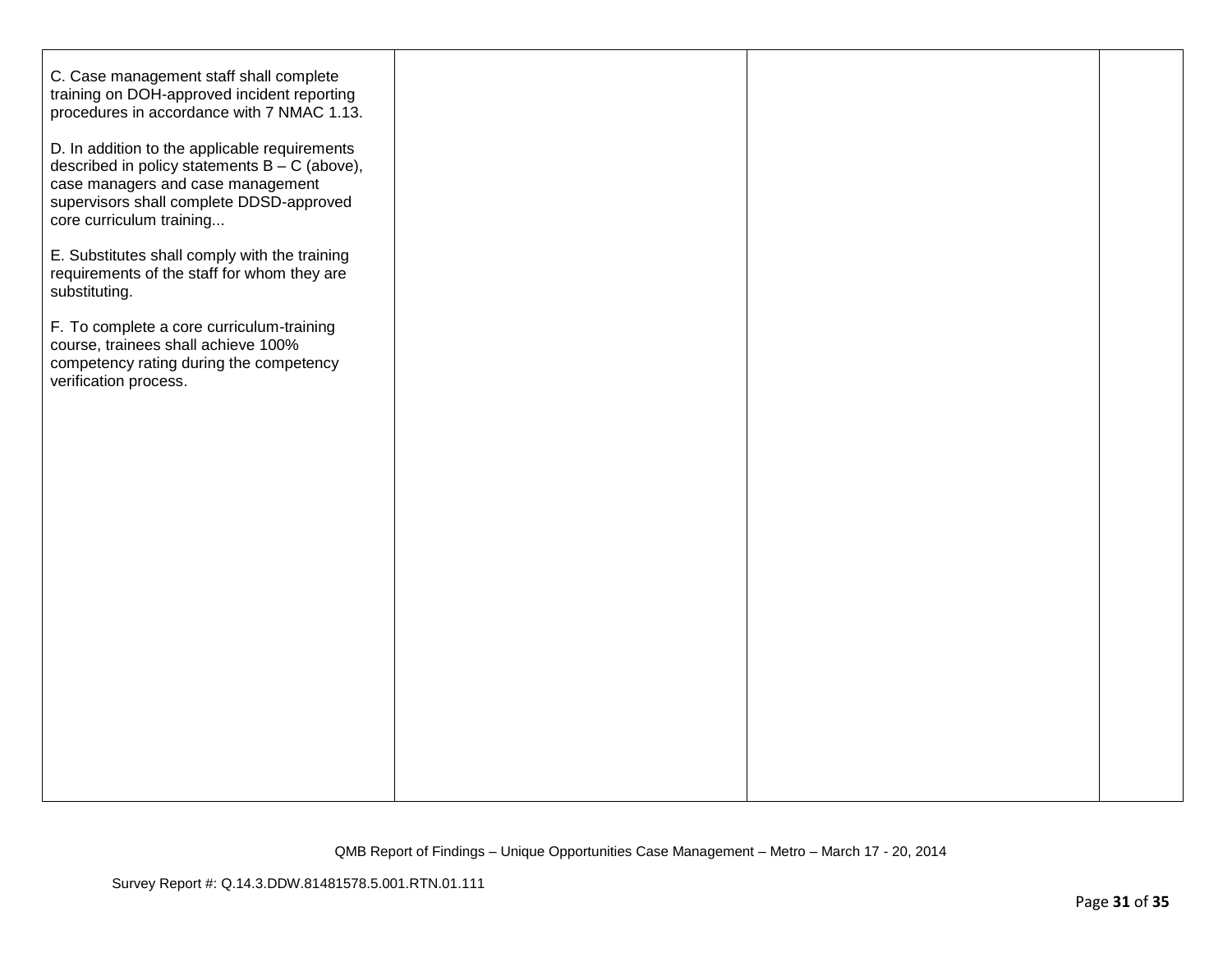| <b>Standard of Care</b>                                                                                                              | <b>Deficiencies</b>                             | <b>Agency Plan of Correction, On-going</b><br><b>QA/QI &amp; Responsible Party</b>                                             | <b>Date</b><br><b>Due</b> |  |
|--------------------------------------------------------------------------------------------------------------------------------------|-------------------------------------------------|--------------------------------------------------------------------------------------------------------------------------------|---------------------------|--|
|                                                                                                                                      |                                                 | Service Domain: Health and Welfare - The state, on an ongoing basis, identifies, addresses and seeks to prevent occurrences of |                           |  |
| abuse, neglect and exploitation. Individuals shall be afforded their basic human rights. The provider supports individuals to access |                                                 |                                                                                                                                |                           |  |
| needed healthcare services in a timely manner.                                                                                       |                                                 |                                                                                                                                |                           |  |
| Tag #1A28.2 Incident Mgt. System -                                                                                                   | <b>Standard Level Deficiency</b>                |                                                                                                                                |                           |  |
| <b>Parent/Guardian Training</b>                                                                                                      |                                                 |                                                                                                                                |                           |  |
| NMAC 7.1.13.10 INCIDENT MANAGEMENT                                                                                                   | Based on record review, the Agency did not      | <b>Provider:</b>                                                                                                               |                           |  |
| <b>SYSTEM REQUIREMENTS:</b>                                                                                                          | provide documentation indicating consumer,      | State your Plan of Correction for the                                                                                          |                           |  |
| A. General: All licensed health care facilities                                                                                      | family members, or legal guardians had received | deficiencies cited in this tag here: $\rightarrow$                                                                             |                           |  |
| and community based service providers shall                                                                                          | an orientation packet including incident        |                                                                                                                                |                           |  |
| establish and maintain an incident management                                                                                        | management system policies and procedural       |                                                                                                                                |                           |  |
| system, which emphasizes the principles of                                                                                           | information concerning the reporting of Abuse,  |                                                                                                                                |                           |  |
| prevention and staff involvement. The licensed                                                                                       | Neglect and Misappropriation of Consumers'      |                                                                                                                                |                           |  |
| health care facility or community based service<br>provider shall ensure that the incident                                           | Property, for 1 of 25 individuals.              |                                                                                                                                |                           |  |
| management system policies and procedures                                                                                            | • Parent/Guardian Incident Management           |                                                                                                                                |                           |  |
| requires all employees to be competently trained                                                                                     | Training (Abuse, Neglect & Misappropriation     |                                                                                                                                |                           |  |
| to respond to, report, and document incidents in                                                                                     | of Consumers' Property) (#4)                    |                                                                                                                                |                           |  |
| a timely and accurate manner.                                                                                                        |                                                 |                                                                                                                                |                           |  |
| E. Consumer and Guardian Orientation                                                                                                 |                                                 | <b>Provider:</b>                                                                                                               |                           |  |
| Packet: Consumers, family members and legal                                                                                          |                                                 | <b>Enter your ongoing Quality Assurance/Quality</b>                                                                            |                           |  |
| guardians shall be made aware of and have                                                                                            |                                                 | Improvement processes as it related to this tag                                                                                |                           |  |
| available immediate accessibility to the licensed                                                                                    |                                                 | number here: $\rightarrow$                                                                                                     |                           |  |
| health care facility and community based service                                                                                     |                                                 |                                                                                                                                |                           |  |
| provider incident reporting processes. The                                                                                           |                                                 |                                                                                                                                |                           |  |
| licensed health care facility and community                                                                                          |                                                 |                                                                                                                                |                           |  |
| based service provider shall provide consumers,<br>family members or legal guardians an                                              |                                                 |                                                                                                                                |                           |  |
| orientation packet to include incident                                                                                               |                                                 |                                                                                                                                |                           |  |
| management systems policies and procedural                                                                                           |                                                 |                                                                                                                                |                           |  |
| information concerning the reporting of abuse,                                                                                       |                                                 |                                                                                                                                |                           |  |
| neglect or misappropriation. The licensed health                                                                                     |                                                 |                                                                                                                                |                           |  |
| care facility and community based service                                                                                            |                                                 |                                                                                                                                |                           |  |
| provider shall include a signed statement                                                                                            |                                                 |                                                                                                                                |                           |  |
| indicating the date, time, and place they                                                                                            |                                                 |                                                                                                                                |                           |  |
| received their orientation packet to be contained                                                                                    |                                                 |                                                                                                                                |                           |  |
| in the consumer's file. The appropriate                                                                                              |                                                 |                                                                                                                                |                           |  |
| consumer, family member or legal guardian shall                                                                                      |                                                 |                                                                                                                                |                           |  |
| sign this at the time of orientation.                                                                                                |                                                 |                                                                                                                                |                           |  |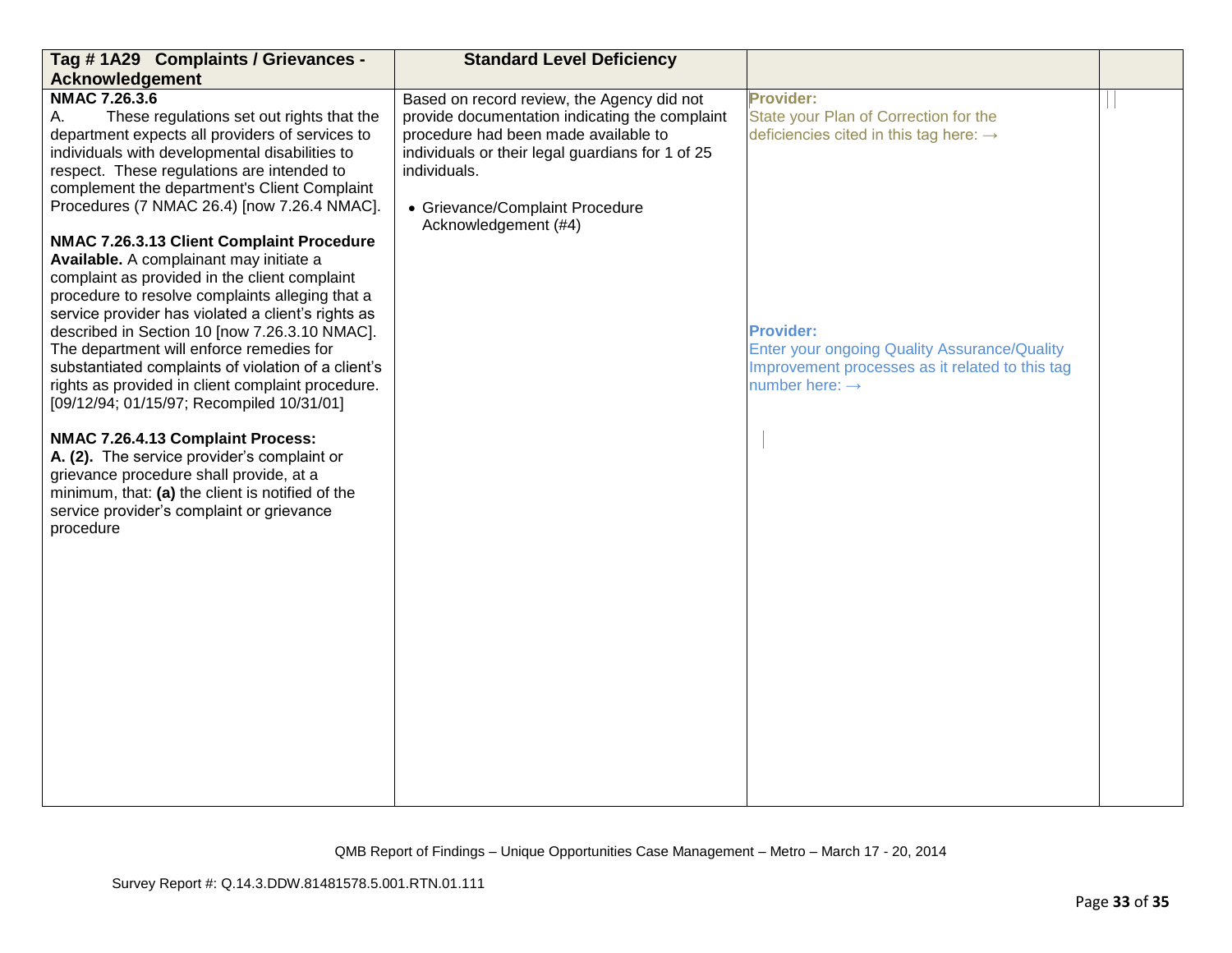|                                                                                                                                                                                                                                                                                                                                                                                                                                                                                                                                               | <b>Agency Plan of Correction, On-going</b><br><b>QA/QI &amp; Responsible Party</b> | <b>Date</b><br><b>Due</b> |  |
|-----------------------------------------------------------------------------------------------------------------------------------------------------------------------------------------------------------------------------------------------------------------------------------------------------------------------------------------------------------------------------------------------------------------------------------------------------------------------------------------------------------------------------------------------|------------------------------------------------------------------------------------|---------------------------|--|
| Service Domain: Medicaid Billing/Reimbursement - State financial oversight exists to assure that claims are coded and paid for in                                                                                                                                                                                                                                                                                                                                                                                                             |                                                                                    |                           |  |
| accordance with the reimbursement methodology specified in the approved waiver.                                                                                                                                                                                                                                                                                                                                                                                                                                                               |                                                                                    |                           |  |
| TAG #1A12 All Services Reimbursement (No Deficiencies)                                                                                                                                                                                                                                                                                                                                                                                                                                                                                        |                                                                                    |                           |  |
| Developmental Disabilities (DD) Waiver Service Standards effective 4/1/2007 Chapter 1. III. PROVIDER AGENCY DOCUMENTATION OF<br><b>SERVICE DELIVERY AND LOCATION</b>                                                                                                                                                                                                                                                                                                                                                                          |                                                                                    |                           |  |
| <b>B. Billable Units:</b> The documentation of the billable time spent with an individual shall be kept on the written or electronic record that is prepared<br>prior to a request for reimbursement from the HSD. For each unit billed, the record shall contain the following:<br>(1) Date, start and end time of each service encounter or other billable service interval;<br>(2) A description of what occurred during the encounter or service interval; and<br>(3) The signature or authenticated name of staff providing the service. |                                                                                    |                           |  |
| Billing for Case Management services was reviewed for 25 of 25 individuals. Progress notes and billing records supported billing activities for the<br>months of December 2013, January and February 2014.                                                                                                                                                                                                                                                                                                                                    |                                                                                    |                           |  |
|                                                                                                                                                                                                                                                                                                                                                                                                                                                                                                                                               |                                                                                    |                           |  |